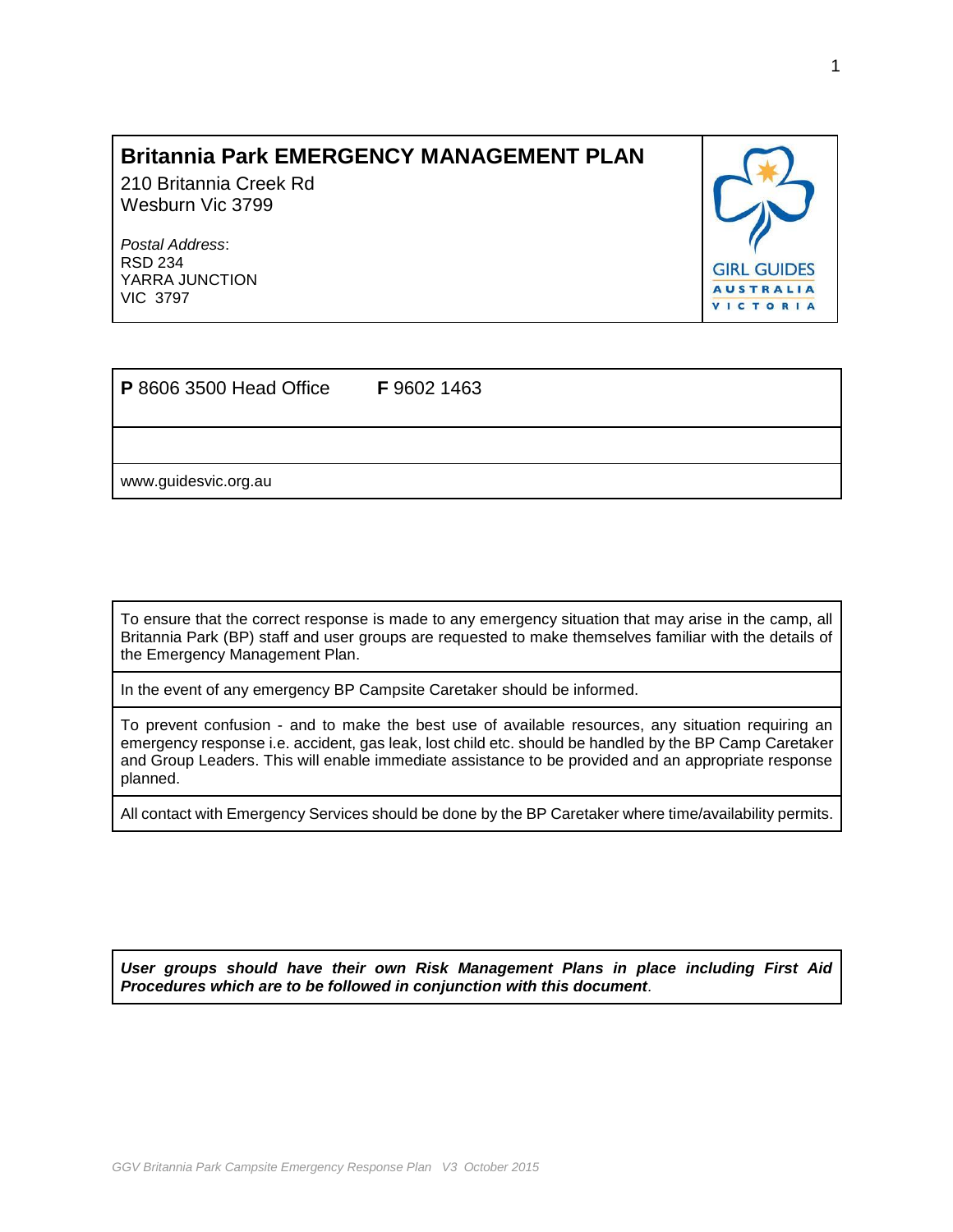# **CONTENTS**

| <b>Site Overview</b>                          | 3  |
|-----------------------------------------------|----|
| What to do                                    | 5  |
| <b>Location &amp; Emergency Phone Numbers</b> | 6  |
| <b>Roles &amp; Responsibilities</b>           | 8  |
| <b>Media Management</b>                       | 9  |
| <b>Routine Incidents</b>                      | 11 |
| - Electricity Failure                         | 11 |
| - Water Loss                                  | 12 |
| - Gas Failure                                 | 13 |
| <b>Non Routine Incidents</b>                  | 14 |
| - Severe Storm                                | 14 |
| - Lost or Missing Camper                      | 15 |
| - Abduction or Assault                        | 16 |
| - Hostage Situation                           | 17 |
| - Injury/Camper Illness                       | 18 |
| - Unwanted Intruder                           | 19 |
| - LPG Gas Leak                                | 20 |
| - Building Fire                               | 21 |
| - Bushfire Response                           | 22 |
| - Safe Assembly Plan Procedure                | 23 |
| - Evacuation Procedure                        | 23 |
| - Fire Risk Prevention                        | 24 |
| <b>Communications</b>                         | 25 |
| <b>Post Emergency Debrief</b>                 | 26 |
| <b>Site Plan</b>                              | 27 |
| - Evacuation Assembly Areas                   | 27 |
| - Water, Gas, Power Cut Off Points            | 27 |
| - Location Fire Fighting Appliances           | 27 |
| - Location of First Aid Kits                  | 27 |
| <b>BP Staff Emergency Training Program</b>    | 28 |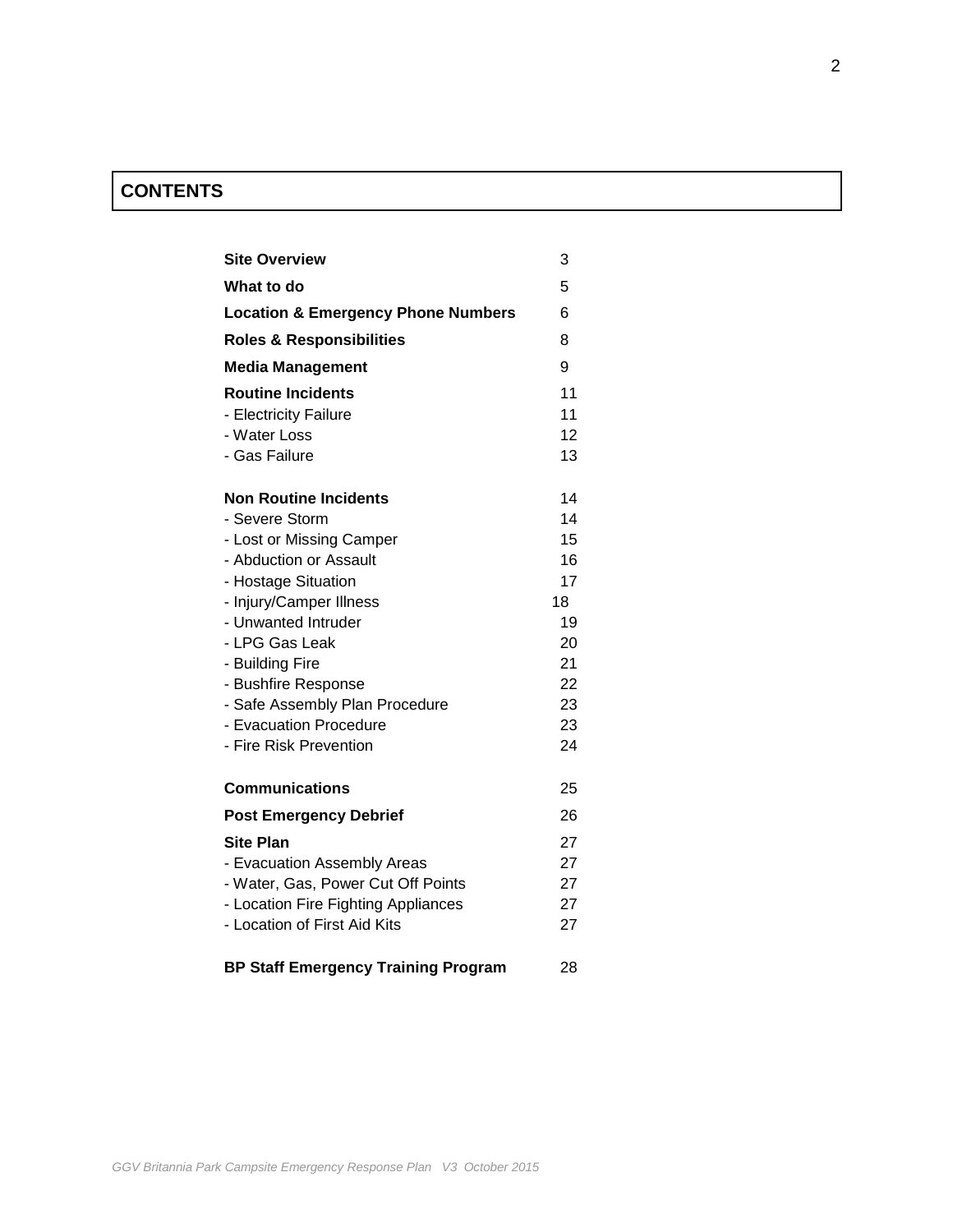#### **SITE OVERVIEW**

#### **Management**

Britannia Park Campsite is owned and operated by Girl Guides Victoria, which appoints Managers.

#### **Location**

The Campsite is located 73 kms from the Melbourne GPO. Approx 90 min drive East of Melbourne via Warburton Highway 4 kms from Yarra Junction Township - address is 210 Britannia Creek Rd Wesburn 3799 Melways Ref No. P288 - K9.

#### **Site**

The Campsite is set on 18 Hectares in Tranquil Valley adjacent to Yarra Ranges National Park. Girl Guides Victoria purchased the first 6.6 hectares of land in July 1938. Accommodation buildings *Guide House* and *Brownie Cottage* were constructed circa 1910. *Thank You Chalet* was completed in 1971, *Broadhurst Lodge*  was opened in 1985. *BP Hut* and *Canobbio* are large separate buildings suitable for activities, dining room and emergencies sleep areas for outdoor campers. *Giraffe Kitchen, Patanga* and *Barfus* are buildings available for outdoor campers to use and have camping equipment for their use. All buildings and campsites are linked by roads suitable for Emergency Service Vehicle access.

#### **Surrounds**

Britannia Park is bounded by Guide House Rd, Tarrango Rd and Neighbours on Bundaleer Rd, with Indigo St running through the property which is not available for public use.

#### **Hazards**

There is an old pool that is unused and fenced off. This is a no access/out-of-bounds area. It is sited at the back of the car park so is not near a main thoroughfare. All workshops, sheds, residences, surrounding property are also out of bounds. Other areas including worksites, specialised activities (Ropes Courses, Obstacle & Initiative Courses and Possum Flyer) are out of bounds as directed by BP staff. These activities can only be accessed with the prior approval of BP staff and under adult supervision. The rest of the property is accessible unless roped off for maintenance or deemed unsafe by BP Caretaker. Some unmade roads may be unsuitable for vehicles access in wet weather.

#### **Access**

All areas are fully accessible to BP Staff/Volunteers and Emergency Services. Travel around the site is by roadways. BP has a turning circle by Manager's House conditions. Vehicles are not allowed on grassed area.

#### **Communications**

The campsite has a Telstra Public Telephone on property (coins & phone cards acceptable). The campsite has limited mobile phone coverage. To use a mobile phone campers must walk around the site to secure a signal. All Houses have Internal Phone System - Dial 0.000 to contact Emergency Services

#### **Management Presence**

While campers are on site the BP Caretaker is in residence or a nominated fully trained volunteer will be on site to assist in all situations, not just emergencies. If staff/volunteers have gone off site (eg. to collect supplies) all camper groups are left with the person's mobile phone no. The number is also located on the office window for when campers need it in a hurry. All Group Leaders are briefed accordingly at the briefing upon arrival. The Group Leader is made aware of the Emergency Management Plan at this time as well as being made available prior to their attendance.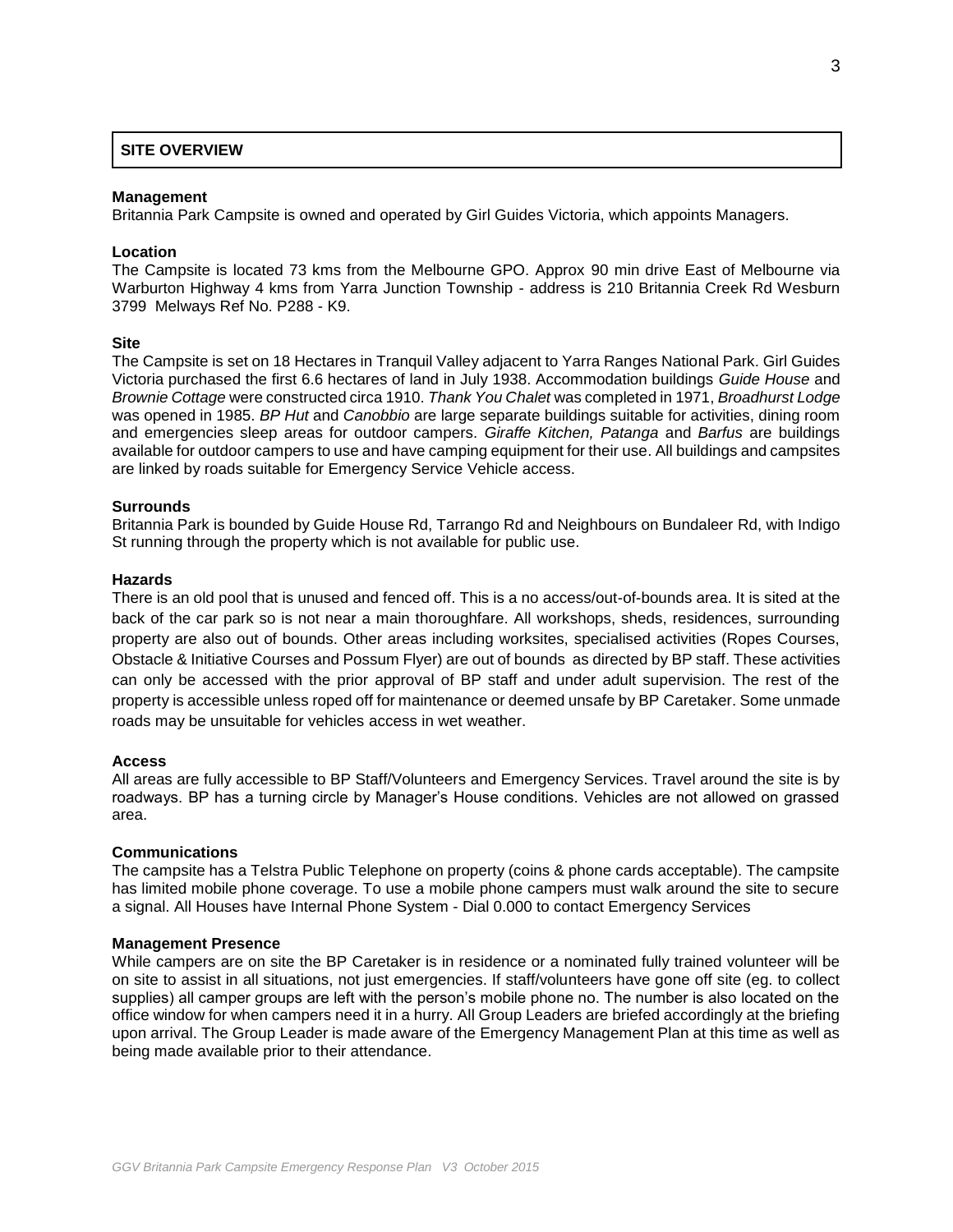## **SITE OVERVIEW** *cont.*

#### **Emergency Services**

In the event of an emergency campers inform BP Caretaker who then contact the appropriate services.

#### The local Emergency Services are located at:

| <b>CFA</b>       | <b>Yarra Junction</b>              | 4 km from site                   |
|------------------|------------------------------------|----------------------------------|
| <b>POLICE</b>    | <b>Yarra Junction</b><br>Warburton | 4 km from site<br>9 km from site |
| <b>AMBULANCE</b> | <b>Yarra Junction</b>              | 4 km from site                   |
| <b>HOSPITAL</b>  | Maroondah                          | 41 km from site                  |

#### **Site Services**

Campsite services are supplied by:

| Water           | Yarra Valley Water | 13 27 62           |
|-----------------|--------------------|--------------------|
| Gas/LPG         | Elgas              | 131 161            |
| <b>Electric</b> | <b>Tru Energy</b>  | 133 466 or 131 799 |

#### **Fire Services**

All buildings have photoelectric smoke alarms. These are regularly tested by the BP Caretaker. All fire equipment internal and external are inspected at 6 monthly intervals by the CFA.

#### **Final Summary**

The most likely threat to BP Campsite is from campers not being careful with unfamiliar equipment or being irresponsible towards their own safety and that of others. The likely outcome is that as BP has maintained strategies to recognise, prevent and correct hazards we have ensured the safest possible camping environment for all of the varied user groups.

The best way for BP to avoid any problems is to cover the initial camper briefing carefully, clearly and in uncomplicated language. Extensive information is also provided to the user prior to their arrival. BP staff/volunteers are not to let campers rush them into an abbreviated version for any reason, even if campers are regular users because changes often occur between stays. Informing campers that the Caretaker is always available to assist in any situation (minor or major) develops a good communication channel that can assist in preventing accidents and avoiding hazards.

By doing this BP can fully exercise their duty of care for all campers by making them completely aware of correct behaviours and safety standards to ensure a safe and fun camp for all campers on site.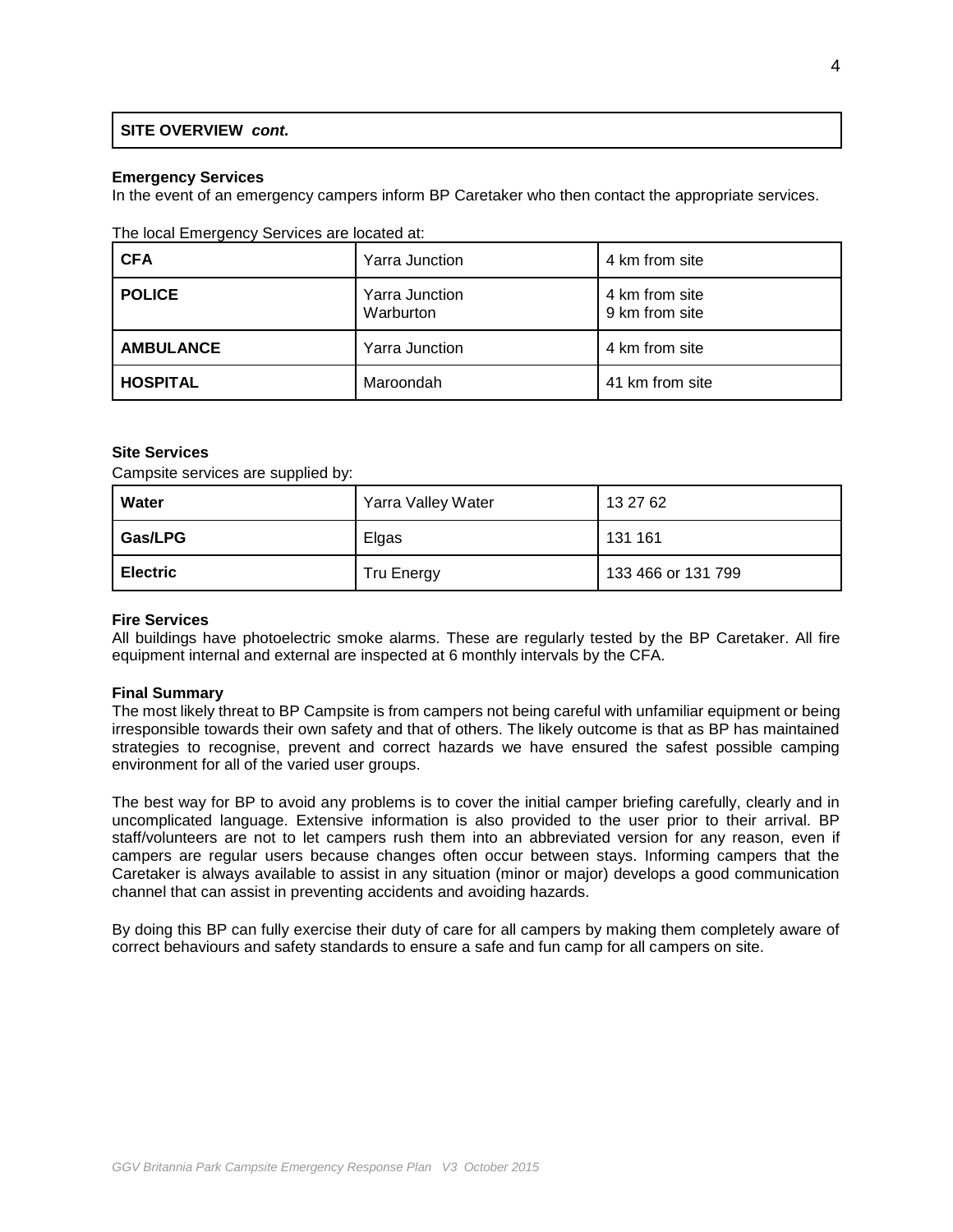# **IN AN EMERGENCY**

| 1. Verify | Verify the report.<br>Confirm with other campers, with emergency services or other reliable<br>people the accuracy of the information about the emergency.                                                                                                                                                                                                                                                                                                                                                        |
|-----------|-------------------------------------------------------------------------------------------------------------------------------------------------------------------------------------------------------------------------------------------------------------------------------------------------------------------------------------------------------------------------------------------------------------------------------------------------------------------------------------------------------------------|
| 2. Notify | Notify the BP Camp Caretaker and emergency services.<br>By the quickest possible means immediately notify:<br>- BP Camp Caretaker<br>- Emergency services                                                                                                                                                                                                                                                                                                                                                         |
| 3. Assess | Assess the danger posed by the emergency.<br>Use all your senses to build a picture which tells you what is happening<br>and use that information to help decide on a course of action.<br>Use verbal information.<br>Observe what is happening and decide:<br>- Has the danger passed?<br>- Is the danger increasing or decreasing?<br>- Is the danger coming closer or moving further away?<br>- Is the weather or terrain affecting its progress?<br>Decide how much time exists to take alternative actions.  |
| 4. Act    | Take action based on the assessment of danger.<br>Ensure that injured campers are not exposed to further injury or danger.<br>Apply first aid as required.<br>Contain the emergency if it is safe to do so.<br>Move people away from the danger area by the safest means, if necessary<br>move campers indoors, to one end of the building, to the furthermost part<br>of the campsite or to a site well away from the campsite if time permits.<br>Refer to any specific procedures developed for the emergency. |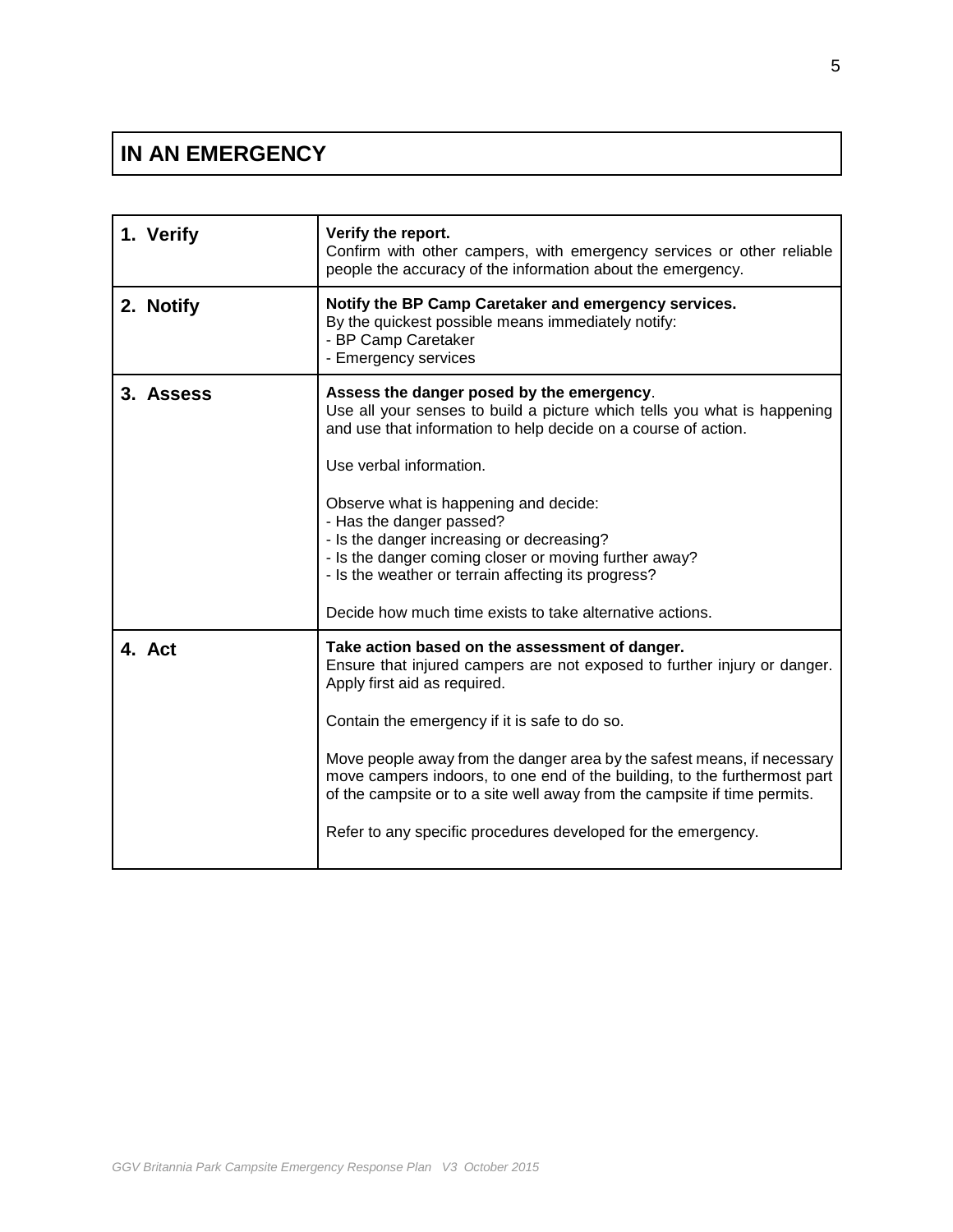# **IN AN EMERGENCY**

| <b>Your Location</b>      | <b>Precise Location</b>                       |
|---------------------------|-----------------------------------------------|
| Britannia Park Campsite   | Surrounded by Guide House Rd, Britannia Creek |
| 210 Britannia Creek Rd    | Rd, Bundaleer Rd and Tarango Rd.              |
| Wesburn VIC 3797          |                                               |
| Melways Ref No. P288 - K9 | ES Map Reference 685 B12                      |
|                           |                                               |

# **EMERGENCY PHONE LIST**

| Police / Fire / Ambulance                             | 000                                                                                                                                            |
|-------------------------------------------------------|------------------------------------------------------------------------------------------------------------------------------------------------|
| <b>BP Camp Manager Office</b>                         | 5967 1331                                                                                                                                      |
| <b>Mobile</b>                                         | 0488 686 303 Mandy Batten                                                                                                                      |
| <b>Doctor</b>                                         | 5967 1606 Appointments<br>5967 1144 Emergencies<br>Yarra Valley Medical Centre<br>2454 Warburton Hwy<br>Yarra Junction<br>5 mins drive from BP |
| <b>Maroondah Hospital</b>                             | 9871 3333<br>Davey Drive, Ringwood East 24 hrs Emergency Care<br>40 mins drive from BP                                                         |
| <b>SES</b>                                            | 132 500                                                                                                                                        |
| <b>Yarra Junction CFA</b><br><b>Woori Yallock ICC</b> | 5967 1074<br>5961 5917                                                                                                                         |
| <b>Yarra Junction Police</b>                          | 5967 1104                                                                                                                                      |
| <b>Warburton Police</b>                               | 5966 2006                                                                                                                                      |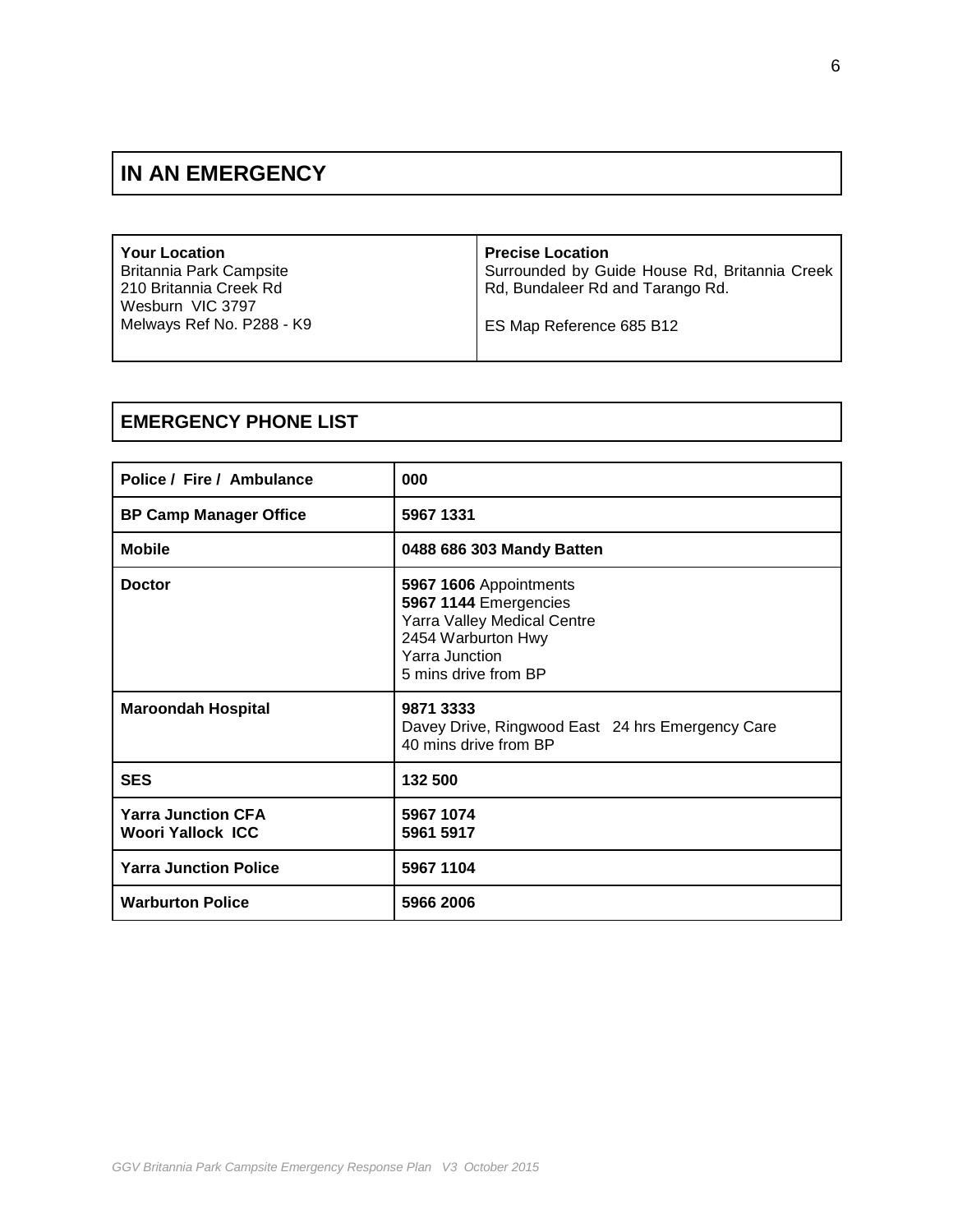# **AFTER HOURS SERVICE PROVIDER PHONE LIST**

| <b>Plumber</b>      | 0408 333 143 Statewide     |
|---------------------|----------------------------|
| <b>Electrician</b>  | 1300 123 335 EEL Electrics |
| Gas                 | Elgas 131 161              |
| <b>Water Supply</b> | 132 762 Yarra Valley Water |
| <b>Power Faults</b> | <b>133 466 Tru Energy</b>  |
| <b>Telstra</b>      | 132 255                    |

# **PHONE LIST OTHER**

| <b>Girl Guides Victoria</b>   | 8606 3500                                        |
|-------------------------------|--------------------------------------------------|
| <b>Dentist</b>                | 5967 2202 Emergency only                         |
| <b>Pharmacy</b>               | 5967 1048 Guardian Pharmacy Upper Yarra Junction |
| <b>Snake Catcher</b>          | 0409 350 536 Yarra Ranges Snake Removal          |
| <b>Septic NOT APPLICABLE</b>  | 5962 4841 Yarra Valley Septic                    |
| <b>Poisons</b>                | 13 11 26                                         |
| <b>CFA Operations Officer</b> | 8739 1300 Lilydale                               |
|                               | Region 13 Yarra Area (DX 212042)                 |
| <b>Help for Wildlife</b>      | 0417 380 687                                     |
| <b>RACV</b>                   | 13 11 11                                         |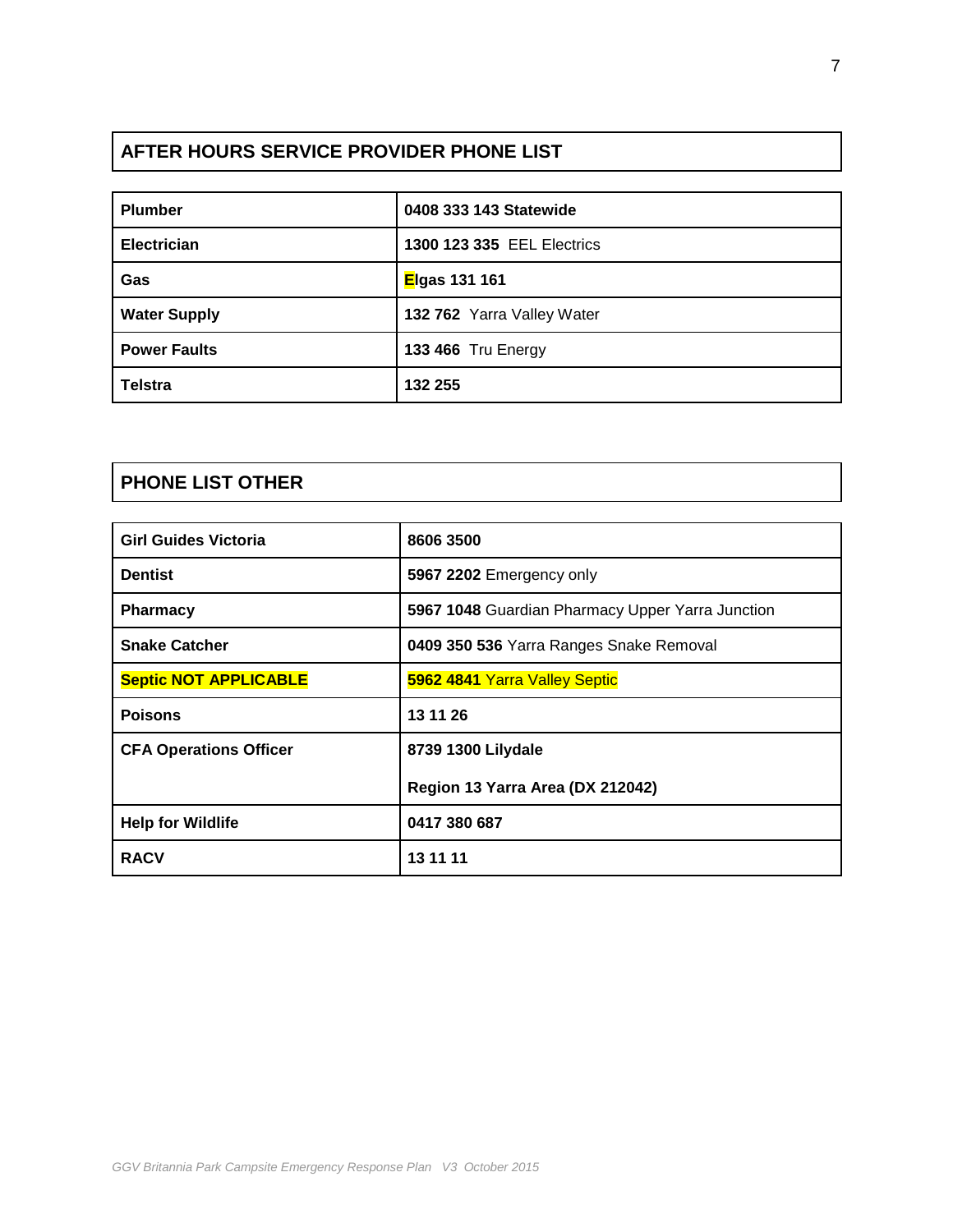# **ROLES & RESPONSIBILITIES**

#### **BRITANNIA PARK CAMPSITE CARETAKER**

BP Caretaker, if on site and available, will co-ordinate the emergency and set up a command centre in the campsite office. They will liaise with Emergency Services and take control of all responses not involving the supervision of the campers. Other BP staff, if on site, will assist where necessary.

### **GROUP LEADERS**

- If BP Caretaker are not available or the Group Leader believes that the response is within their own resources they can contact emergency services and implement the planned response. BP Caretaker MUST be notified as soon as practicable. BP Caretaker will then assume the coordination responsibility for the emergency.
- Group Leaders must supervise campers at all times and prepare and safely undertake an orderly evacuation if advised to do so by BP Caretaker or emergency services.
- Group Leaders must ensure camper medical forms, medicines and parent contact details are taken with the group to the evacuation assembly areas.
- BP Caretaker provides the following emergency plan after full consultation with the local emergency services.
- Regardless of the time of the year, ensure all cars and vehicles are parked in the designated parking areas only. This will allow ready access to all emergency vehicles. Where specified reverse park.
- Each group using BP during the fire danger season, November to May, should conduct a fire drill under the direction of BP Caretaker when a TOTAL FIRE BAN day is declared.
- In the case of a medical emergency, the Caretaker will call an ambulance and administer first aid until the emergency service arrives at the site.

Familiarise yourself with the following procedures listed. However, in all situations - **the personal safety of all campers is of paramount importance.**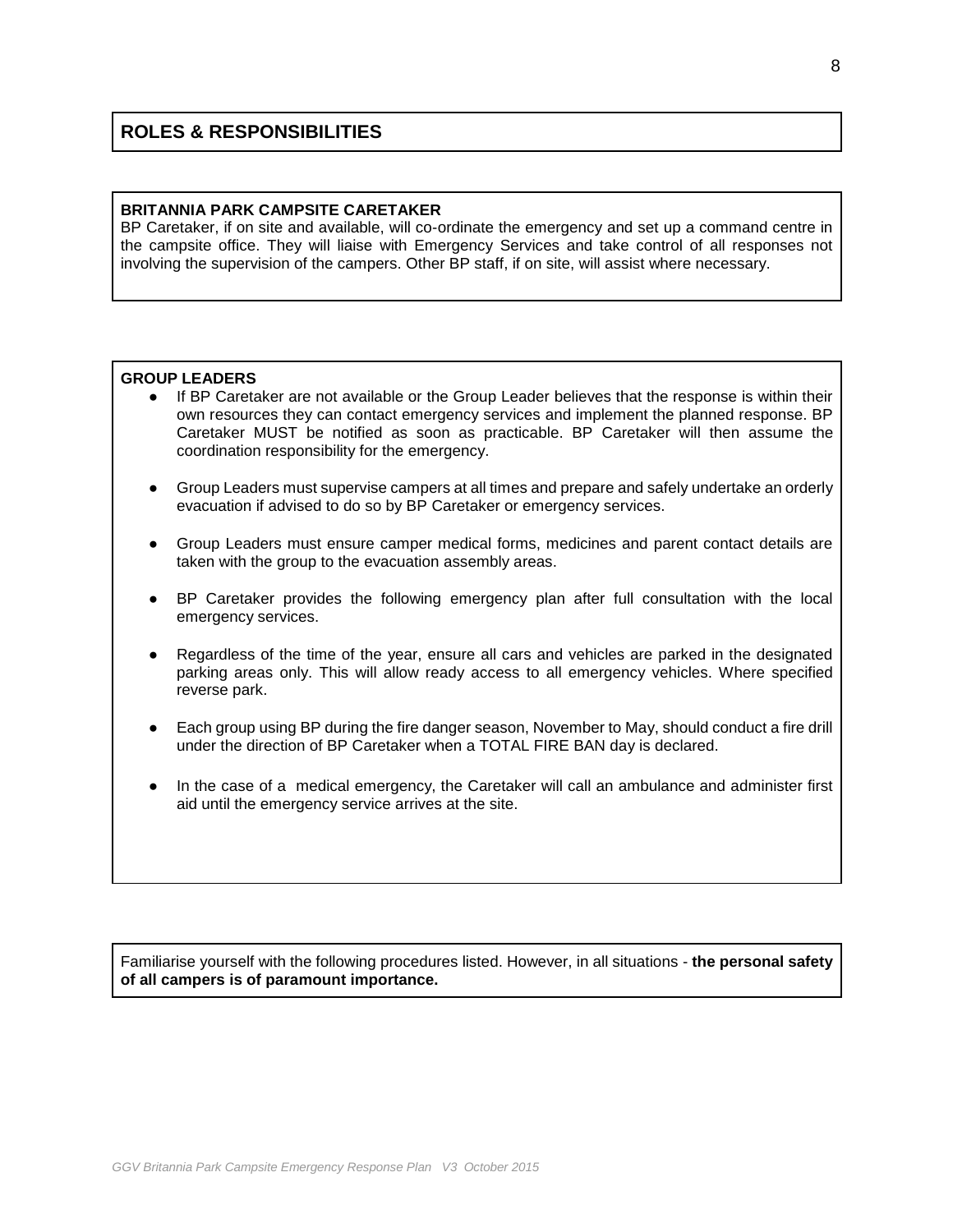## **MEDIA MANAGEMENT**

**Girl Guides Victoria members are to follow the Media Response Plan policy and procedures as stated in** *Guidelines 3rd Edition* **(refer next page).**

Should any situation attract media attention all enquiries are to be directed the Chief Executive Officer or State Commissioner of Girl Guides Victoria.

No comment is to be made to the media by BP Caretaker or GGV Group Leaders.

#### **For external organisations and private group users it is suggested that:**

If the BP Caretaker is not on site and the media arrive at the campsite before the emergency services, they should be met on arrival by the Group Leader. Request that they remain away from the main group and do not allow access to campers. Offer no comment on the emergency and refer them to the Police or Emergency Services when they arrive.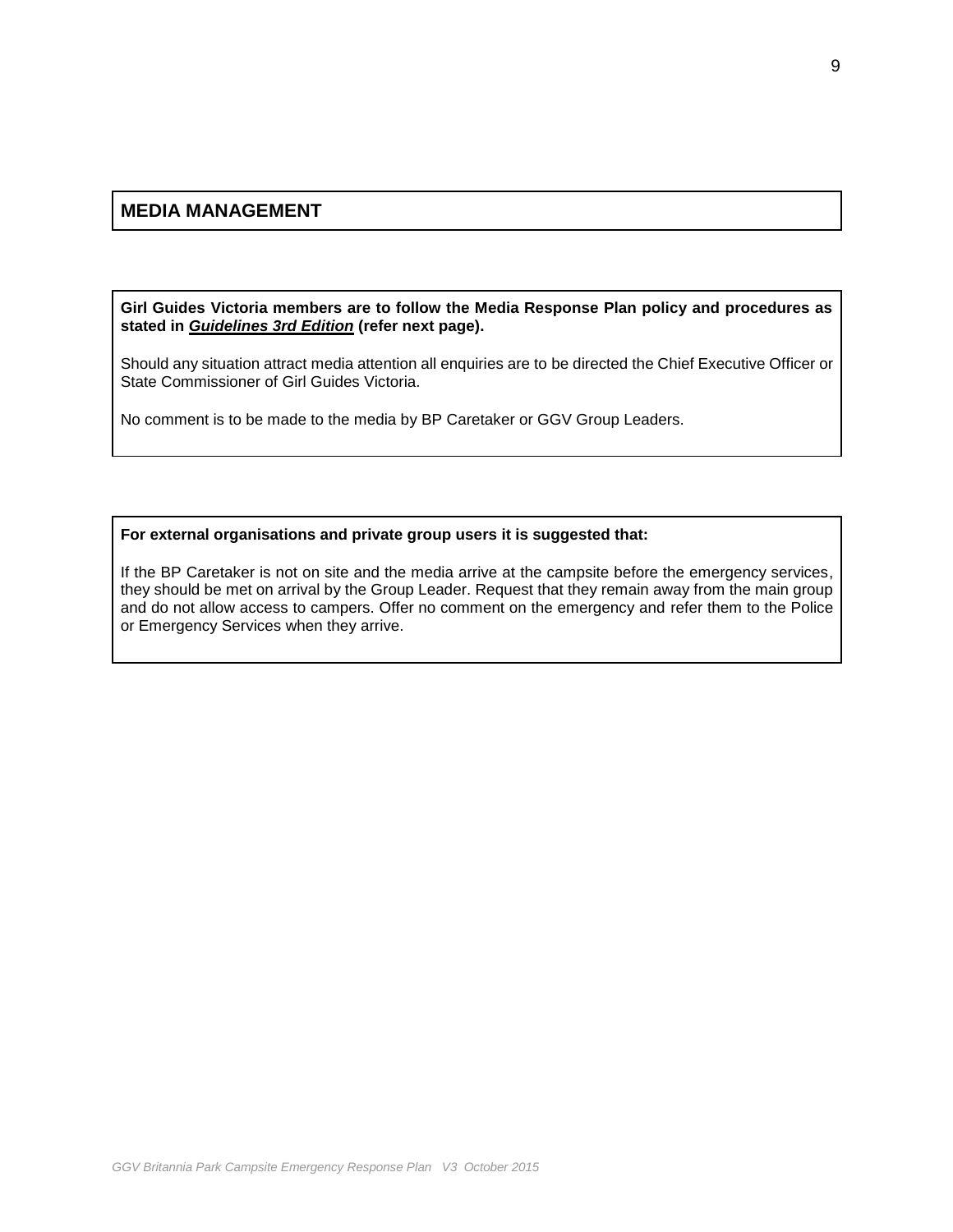## **MEDIA MANAGEMENT**

GGV Media Response Plan policy and procedures as stated in *Guidelines 6th Edition***.**

#### **2.6 Media Response Plan**

An emergency situation can be related to:

**Issues**: for example, discrimination, parent concerns or complaints about matters such as activities, our image or sponsorship; or

**Incidents**: for example, motor vehicle accidents, a group lost on an expedition, financial scandal, fire or natural disaster.

These may result in a situation which:

- requires the need for medical or rescue operations;
- requires the need for immediate action; or
- generates media interest, possibly adverse, and community concern.

When lives have been endangered or lost, the role of members of Guides Australia is to ensure that the organisation is seen to be:

- professional, caring and concerned;
- actively practising risk management; and
- constantly assessing its procedures.

Any emergency situation must be dealt with according to the guidelines below. The guidelines have been produced to:

- give advice on suitable procedures;
- provide quidelines for media statements; and
- protect the good name and excellent safety record of Guides Australia and its members.

Guidelines to be followed

- 1. Assess each emergency to determine its current or potential degree of severity and any likelihood of media interest.
- 2. Notify as soon as possible the relevant people at District, Division, Region and State level. The State Executive Officer must be informed immediately an incident attracts media attention.
- 3. If at any time the Leader is unsure of policy, reference should be made to Division, Region or State personnel.
- 4. Do not give media comment unless directed by the State office.
- 5. Avoid statements which admit liability. Any questions related to fault should be answered as follows: 'The matter is currently under investigation and we cannot comment on liability at this time.'
- 6. Do not speculate as to what happened or who may be at fault. Instead, the following should be said: 'I cannot comment' or 'We will have to wait until the inquiry'.
- 7. Do speak in personal terms, use positive examples to demonstrate action and response being taken. Keep calm and keep your answers straightforward and simple.
- 8. Give every consideration and assistance to all concerned.
- 9. Do keep an accurate record of events as they occur and the names of those people involved throughout the duration of the issue or incident.
- 10. If an inquiry is held, a State or national spokesperson will speak publicly on behalf of Guides Australia.
- 11. Do not attempt to address matters which should be handled by others and be careful not to blame others.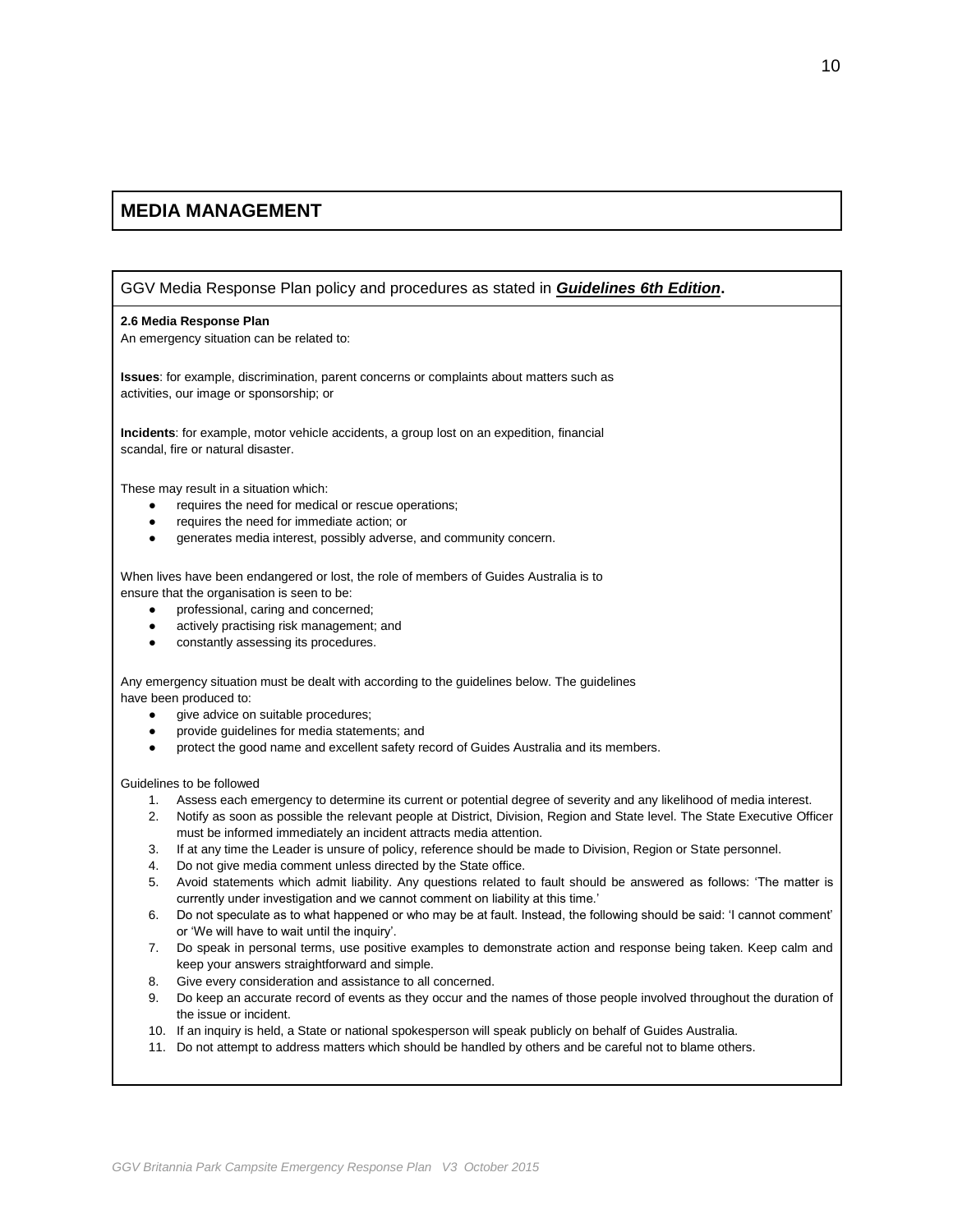# **ELECTRICAL FAILURE**

Electrical failure will cause a blackout. Electrical failure may also occur if guests overload the power points with power boards and mobile phones/computers are being charged or multiple kitchen appliances are being used.

## **GROUP LEADER RESPONSE**

- **1.** Notify BP Manager.
- **2.** Continue with program if daytime.
- **3.** If dark assemble campers in main indoor area, conduct a head count, organise torches and outline modified program.
- **4.** No naked flames/candles permitted.

- **1.** Carry out checks of power supply.
- **2.** Contact power company or electrician.
- **3.** Ensure that campers have torches.
- **4.** Inform Group Leader of action/restoration of power.
- **5.** Do not allow use of any naked flames/candles.

| <b>LIGHTS</b>     | EXIT lights will provide limited light.<br>Use torches at all times.                                                             |
|-------------------|----------------------------------------------------------------------------------------------------------------------------------|
| <b>COOKING</b>    | Gas cookers.<br>Do not conduct cooking in the dark.<br>Use alternative lighting to complete cooking.                             |
| <b>TELEPHONES</b> | BP Caretaker will keep campers informed at all times.<br>Internal Phone Systems in all Houses - Dial 000 Emergency Services Only |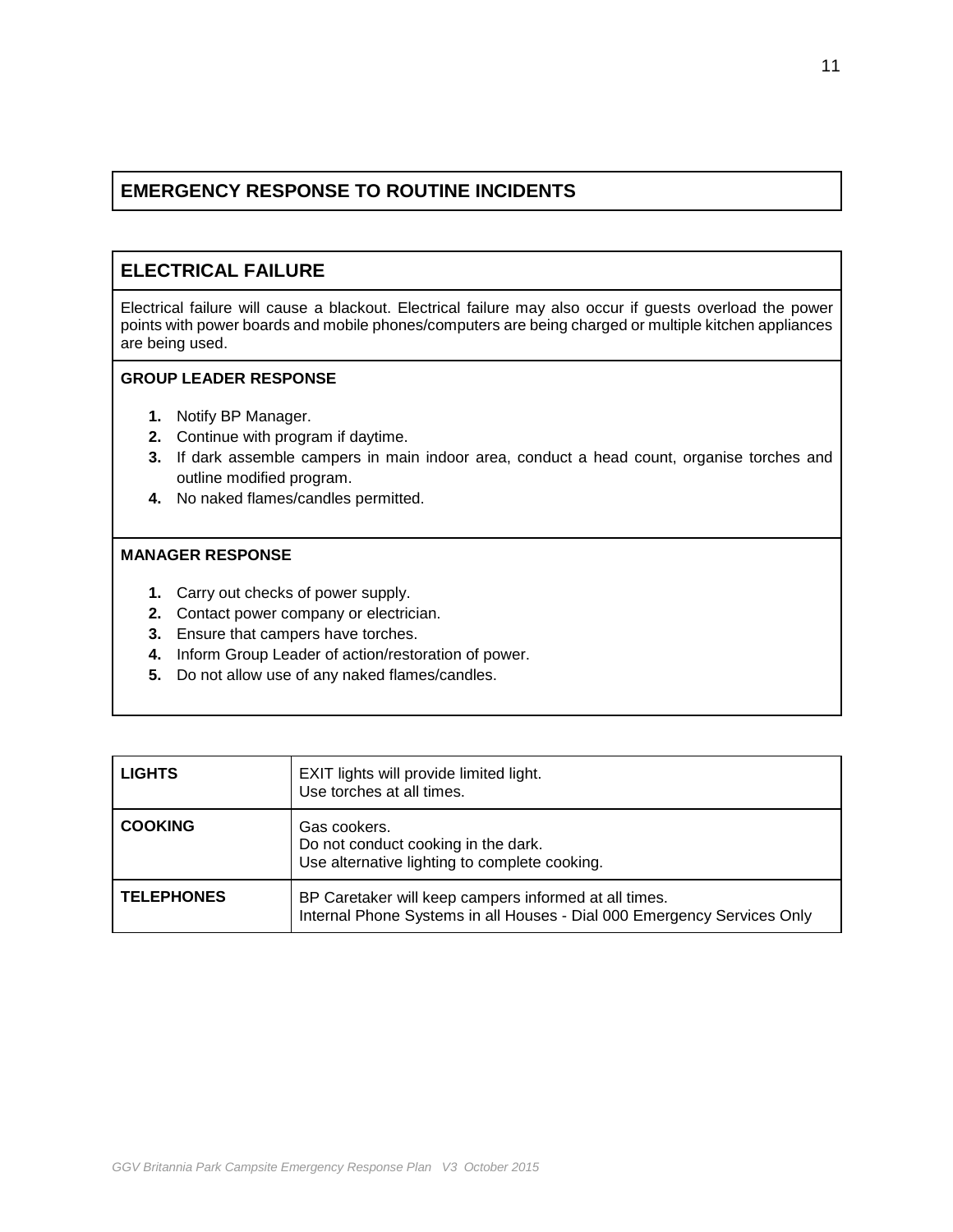# **WATER LOSS**

Water supply is managed by Yarra Valley Water.

## **GROUP LEADER RESPONSE**

- 1. Notify Manager immediately
- 2. Do not tamper with taps or pipes.
- 3. Continue with program.

- 1. Carry out checks of water supply.
- 2. Correct supply issue if possible or contact plumber/Water Supply Company.
- 3. Inform Group Leader of action.

| <b>TOILET</b> | Toilets cannot be flushed.          |
|---------------|-------------------------------------|
| <b>SHOWER</b> | Do not use.<br>Switch off all taps. |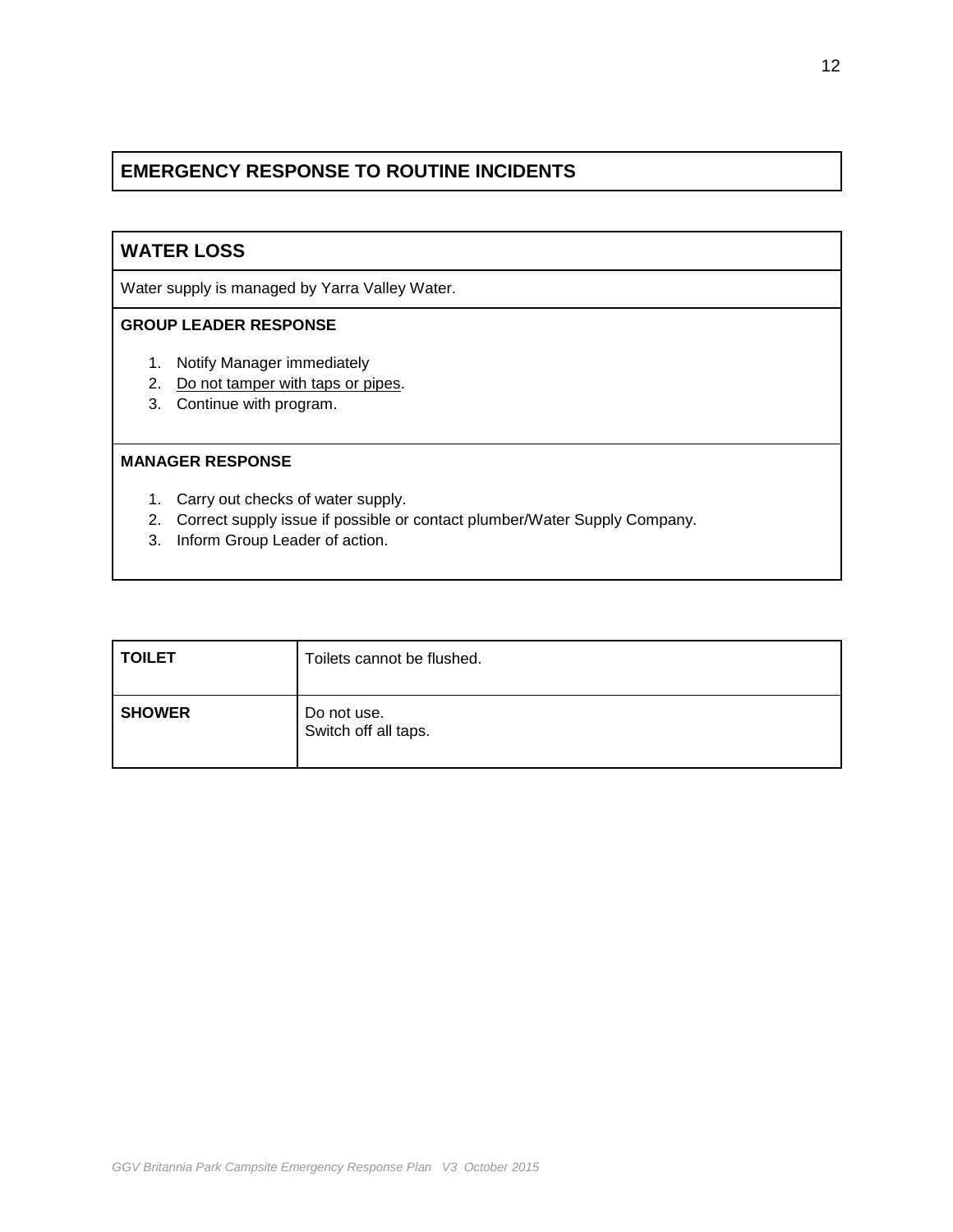# **GAS FAILURE**

No hot water will indicate trouble with gas supplies if gas supply fails or gas bottles run out**.** Gas to cookers is supplied by El Gas by regular maintenance supply and delivery. BBQ gas bottles are checked regularly by Manager.

## **GROUP LEADER RESPONSE**

- **●** Notify Manager.
- **●** Do not tamper with gas bottles or gas cookers.
- **●** Continue with program.

- **1.** Carry out checks of gas supply.
- **2.** Correct supply issue if possible or contact Gas Supply Company.
- **3.** Inform Group Leader of action.
- **4.** Do not allow use of any naked flames/candles.

| <b>BBQ</b>     | Switch off at tap.<br>Caretaker will replace cylinder.                     |
|----------------|----------------------------------------------------------------------------|
| <b>COOKERS</b> | Switch off all appliances.<br>Caretaker will check appliances and bottles. |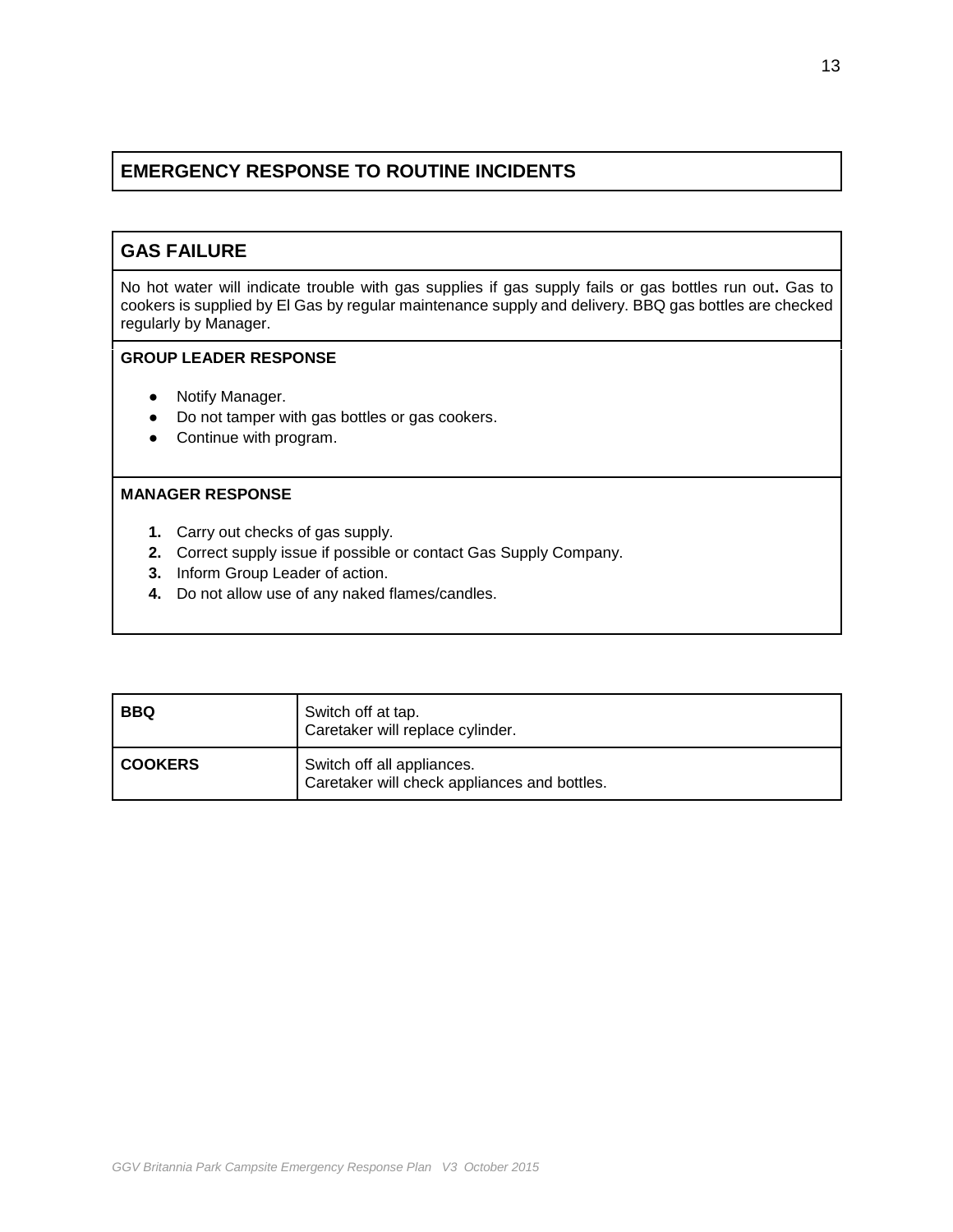# **SEVERE STORM**

Campers are instructed that tents are not to be pitched under trees. All outdoor buildings are signed accordingly. Caretaker will inspect all camping areas once tents are erected to ensure that no camper is at risk.

### **STORM EVACUATION**

The designated areas for evacuation in the case of a severe storm for outdoor campers are:

CANNOBIO CABIN BP HUT

### **GROUP LEADER RESPONSE**

- **1.** Notify Manager.
- **2.** Direct campers to assemble inside buildings.
- **3.** Check attendance.
- **4.** Stand away from windows.
- **5.** Return to campsite when informed by Manager.

- **1.** Carry out checks of campsites.
- **2.** Consult with the SES.
- **3.** Notify Group Leader when it is safe to return to campsite.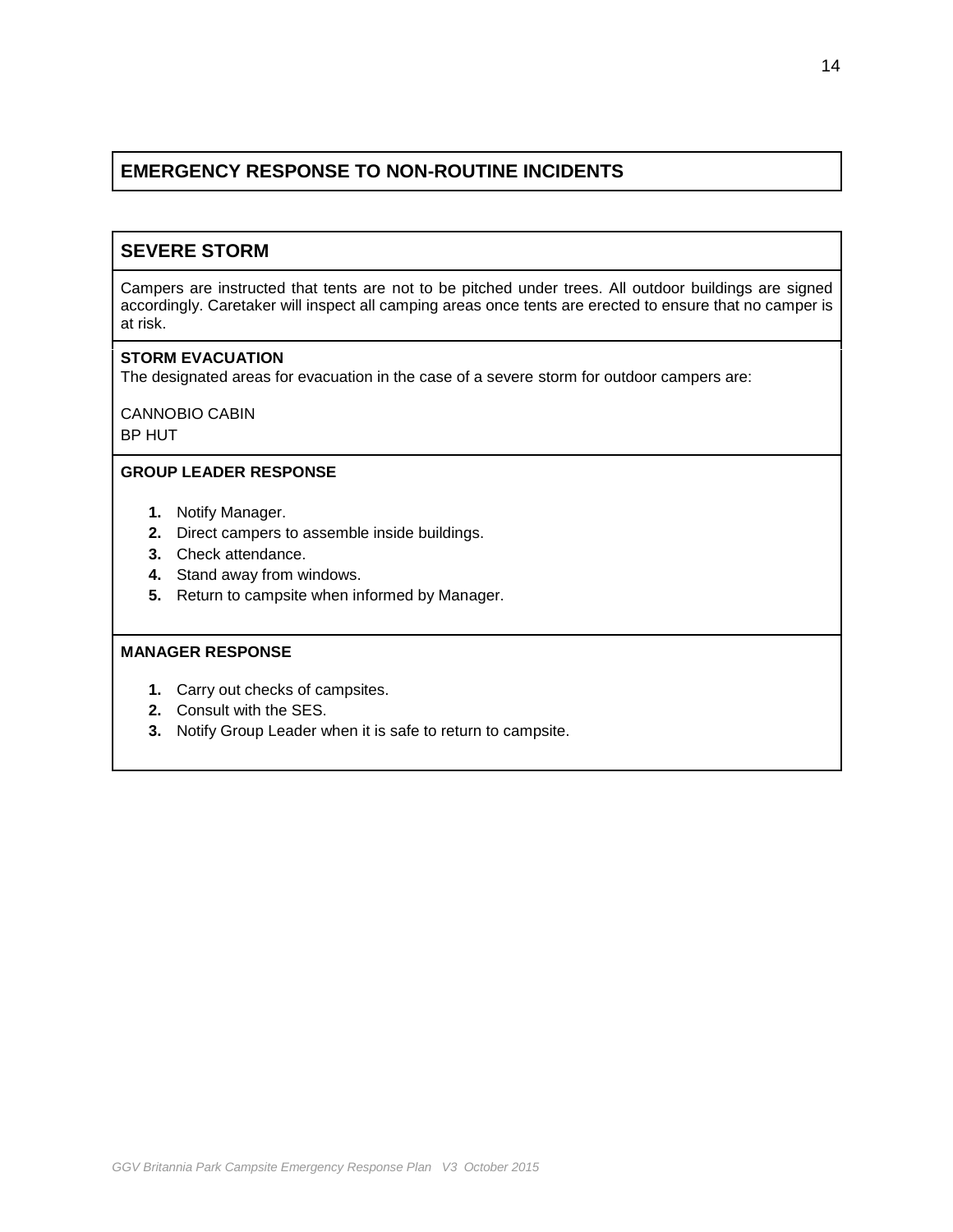| <b>LOST OR MISSING CAMPER</b>                                                            |                                                                                                                                                                                                                                                                                                                                              |
|------------------------------------------------------------------------------------------|----------------------------------------------------------------------------------------------------------------------------------------------------------------------------------------------------------------------------------------------------------------------------------------------------------------------------------------------|
| In the event that a camper is reported missing the procedures below need to be followed: |                                                                                                                                                                                                                                                                                                                                              |
|                                                                                          | 1. Obtain a full description of the missing person from the Group Leader including - name, age,<br>weight, build, hair and eye colouring, distinguishing physical marks and clothing worn.                                                                                                                                                   |
| 2.                                                                                       | Organise a search party comprising both BP staff and Group Leaders to cover and search a<br>number of specified areas. Make a note of these search groups, their numbers and search areas.<br>Campers should not be used in this capacity.                                                                                                   |
| 3.                                                                                       | Ensure that someone in a responsible position is left in charge of the remaining campers and<br>that these campers are given a variety of things to do.                                                                                                                                                                                      |
| 4.                                                                                       | Coordinate watches and agree on the maximum length of this <b>initial search</b> (45 mins). Upon<br>reaching this time, all search groups must reassemble and confirm results.                                                                                                                                                               |
| 5.                                                                                       | If, after this initial quick and thorough search of the immediate area, the individual has not been<br>located call the POLICE on 000 and provide a detailed description of the missing camper, the<br>estimated last time seen any physical or medical aspects and the actions put into place to date.<br>Notify the parents at this stage. |
| 6.                                                                                       | In the event of an <b>underlying medical concern</b> with the missing individual the ambulance and<br>hospital should be informed:<br>Ambulance<br>000<br>Maroondah Hospital<br>9871 3333                                                                                                                                                    |
| 1.                                                                                       | Notify the immediate neighbours and provide a detailed description of the missing camper.<br>Make sure that they know the campsite's phone number.                                                                                                                                                                                           |
| 2.                                                                                       | In the event that the Emergency Services and Police have been introduced into the search, the<br>Group Leader should consider notifying the person in charge of their organisation or school.                                                                                                                                                |
| 3.                                                                                       | Upon locating the missing camper:<br>- ensure that the Police, Emergency Services and neighbours are informed<br>- determine whether the medical attention is required, and<br>- notify parents and your organisation                                                                                                                        |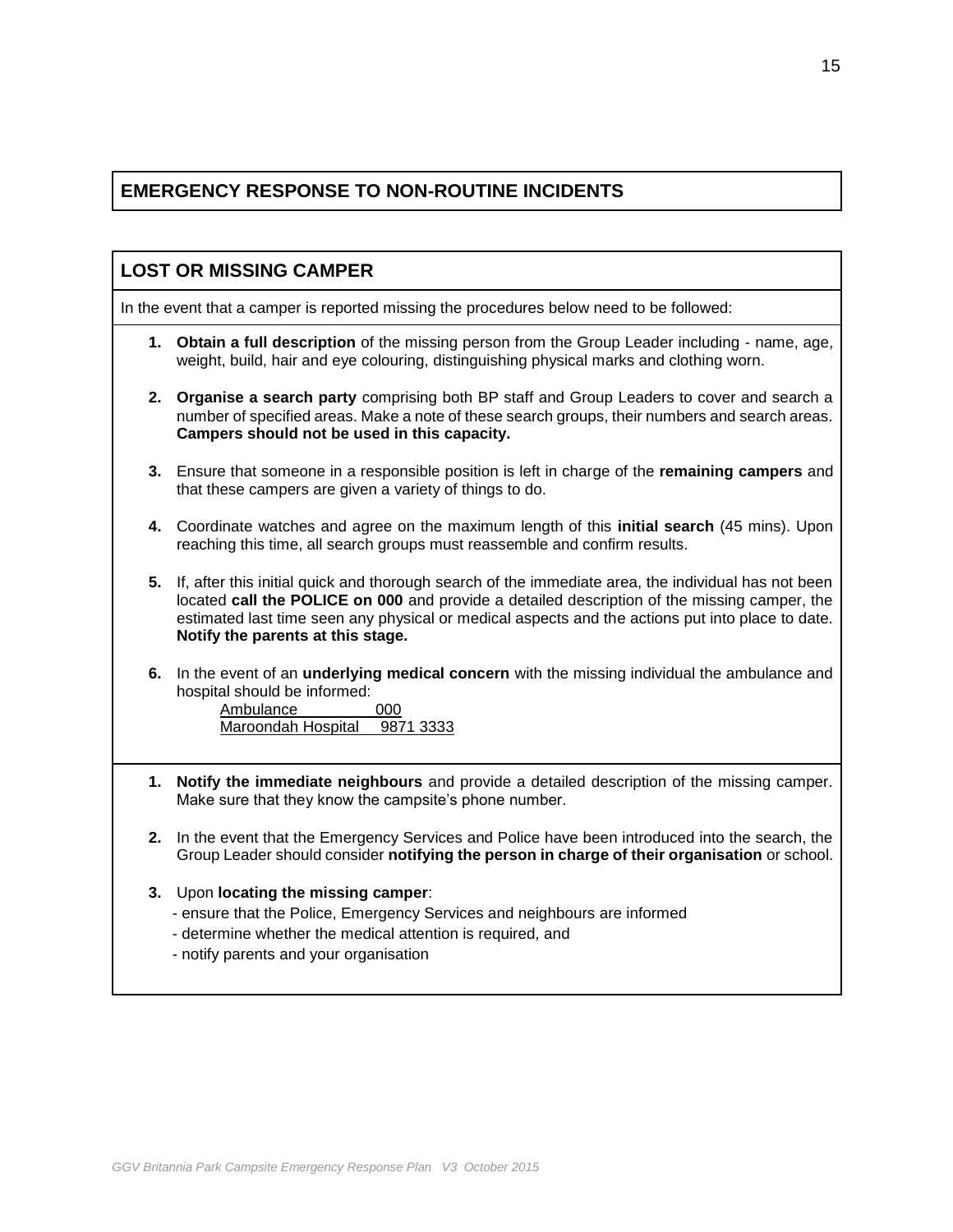# **CAMPER ABDUCTION OR ASSAULT**

## **OFF SITE**

- 1. Witnesses are gathered and Police contacted immediately.
- 2. Group return to camp to continue program. **BP Caretaker immediately notified.**
- 3. **Police manage situation.**
- 4. Group Leader contacts parents and organisation.

## **ON SITE**

- 1. Details obtained from witnesses and **Police notified immediately**.
- 2. Rest of group to continue program.
- 3. Witnesses held in office subject to Police arrival.
- 5. Group Leader contacts parents and organisation.
- 4. **Police manage situation.**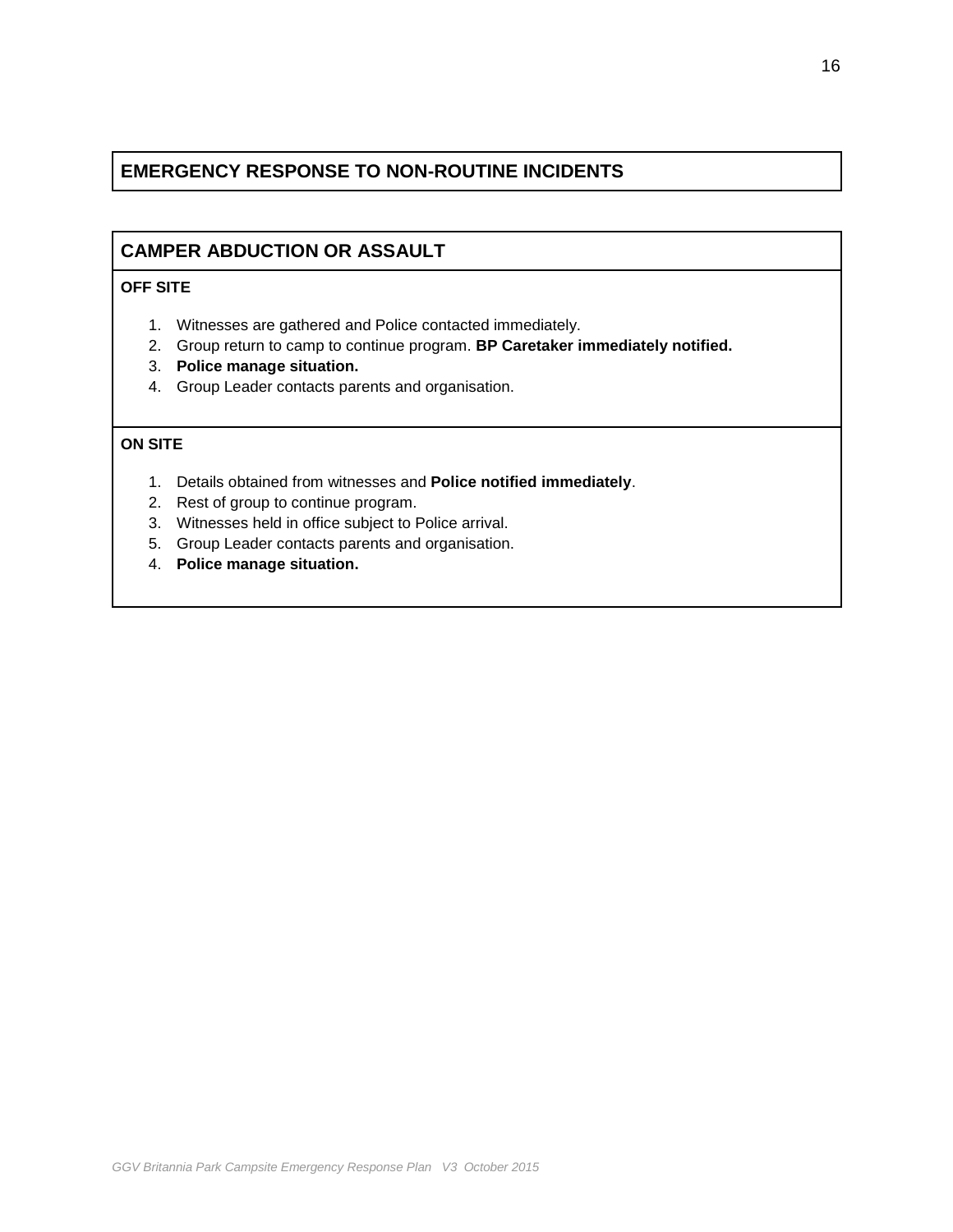## **HOSTAGE SITUATION**

**There is no single correct response for this problem, as it will depend on prevailing circumstances.**

### **IF IN DIRECT CONTACT WITH PERPETRATOR**

Principles to observe when confronted by situation:

- **1.** Remain calm.
- **2.** Endeavour to reduce tension, particularly if in direct contact with perpetrator.
- **3.** Be flexible in response, humour the perpetrator and try to observe their behaviour.
- **4.** Comply with reasonable requests and negotiate if possible.

## **IF NOT IN DIRECT CONTACT WITH PERPETRATOR**

Should a hostage situation develop at camp:

- **1.** All campers and staff not involved are to be immediately evacuated as far away as possible from the situation. *Evacuation should only occur if it can be done in a manner that will not inflame the situation. All evacuations should be quiet and if possible out of sight of the perpetrator.*
- **2.** Police notified immediately.
- **3.** Police manage situation.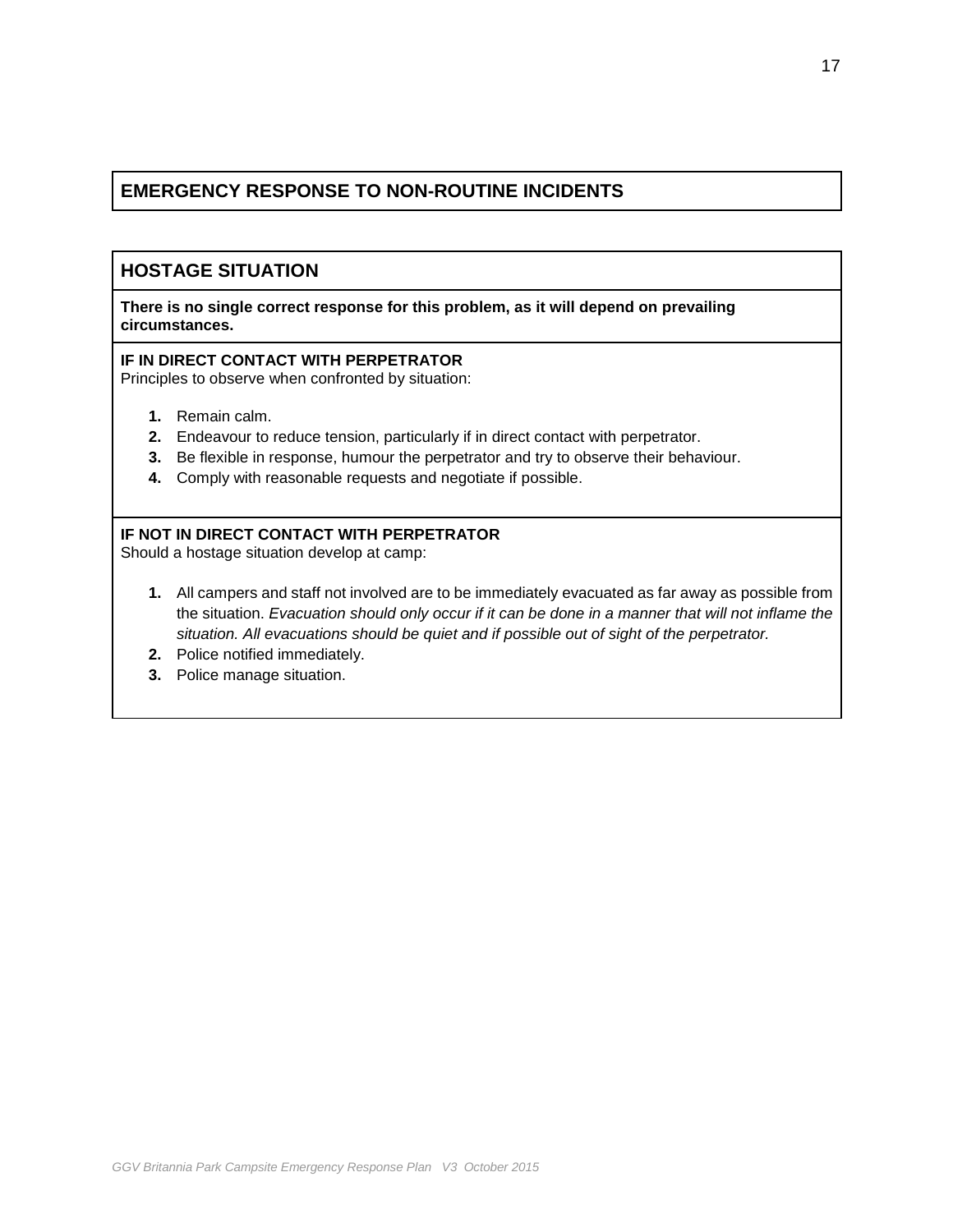## **INJURY**

### **OFF SITE**

- **1.** If safe to do so remove person from further danger.
- **2.** First Aid and/or CPR as required.
- **3.** Two adults with First Aid training to stay with person, rest of group continue activity away from injured person.
- **4.** Group leader to arrange transport of person to medical aid or call Ambulance.
- **5.** Inform BP Caretaker.

### **ON SITE**

- **1.** If safe to do so remove person from further danger.
- **2.** First Aid and/or CPR as required.
- **3.** Contact BP Caretaker or Group Leader immediately.
- **4.** Two adults with First Aid training to stay with person, rest of group continue activity away from injured person.
- **5.** BP Manager or Group leader to arrange transport of person to medical aid or call Ambulance.
- **6.** Inform BP Caretaker if not already present.

## **ILLNESS - outbreak of food poisoning, contagious disease**

- **1.** Isolate
- **2.** Inform BP Caretaker
- **3.** Inform other Campers
- **4.** BP Manager or Group leader to arrange transport of person to medical aid or call Ambulance
- **5.** Contact Public Health or any other necessary People / Organisation
- **6.** Document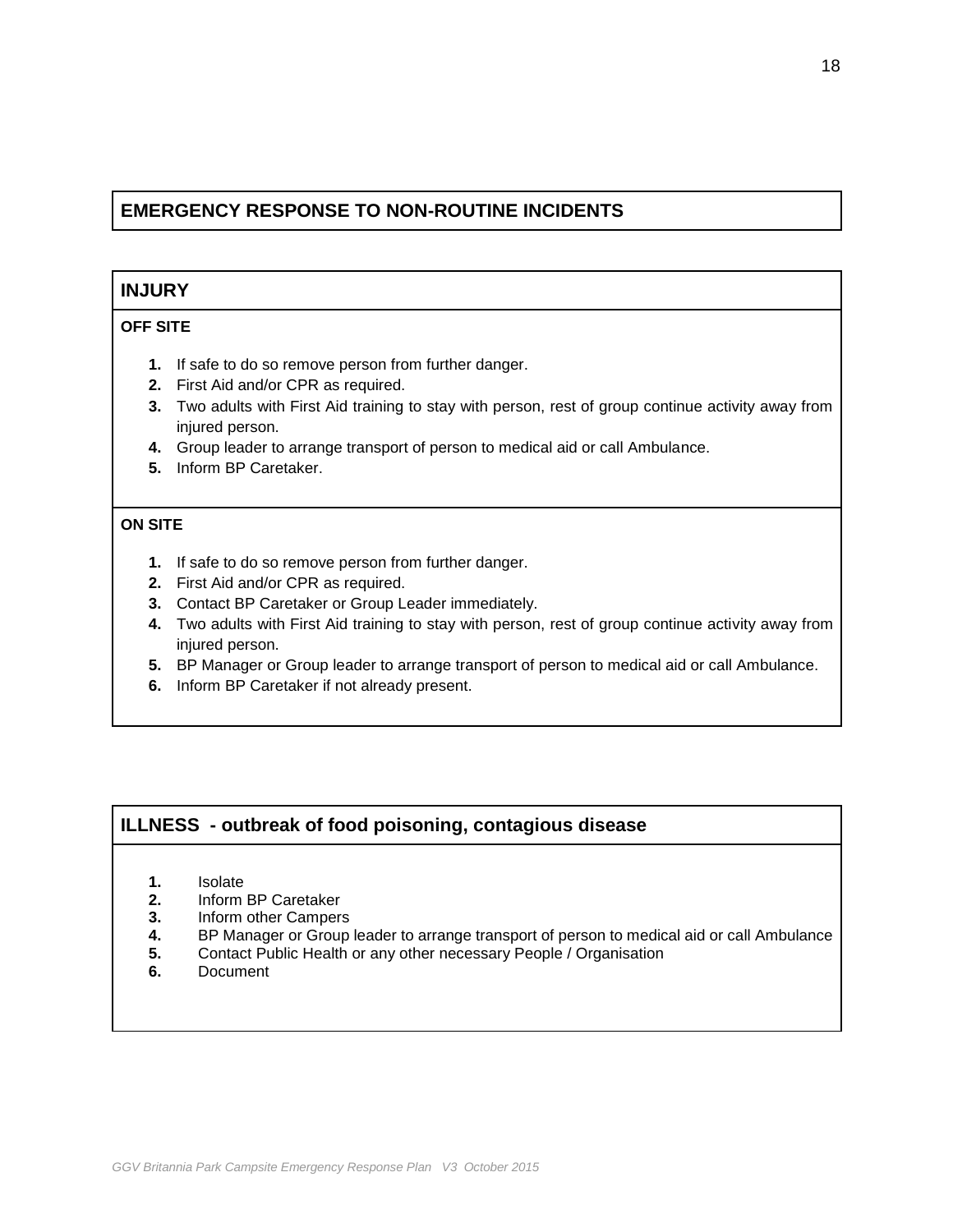## **UNWANTED INTRUDER**

- **1.** Move the campers to **the nearest lockable building** in a calm and orderly manner.
- **2. One Leader only** reports to BP Caretaker immediately. Ensure that the group remains supervised.
- **3.** BP Caretaker will assess the situation and **contact Police if appropriate.**
- **4.** Return to the campers and reassure them that they are safe.
- **5.** The Police will notify BP Caretaker when it is safe to move outdoors. The Caretaker will inform the Group Leader.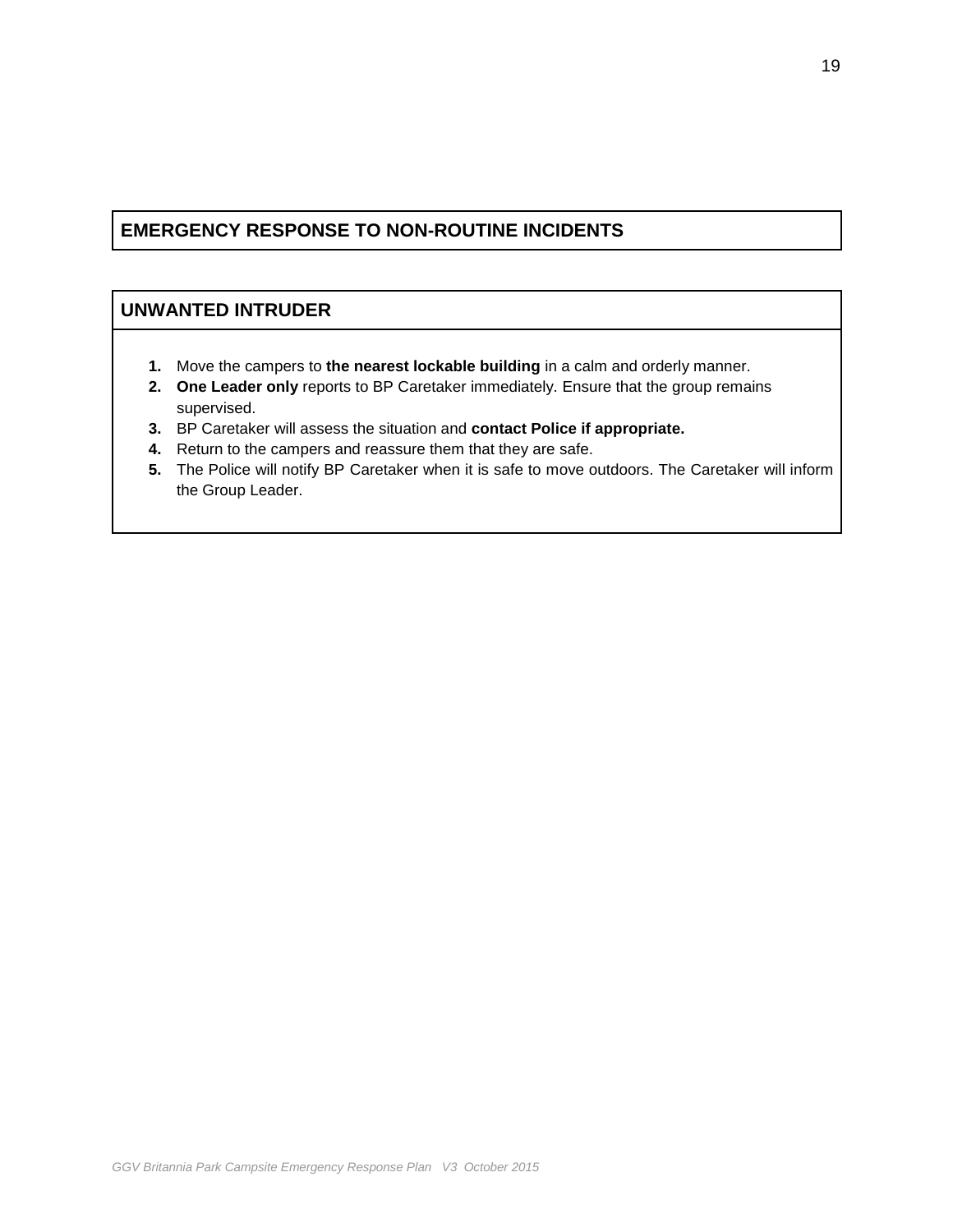# **LPG GAS LEAK**

- **1. BP Caretaker and Group Leader to be notified immediately.**
- **2. Gas turned off at point if practical to do so.**

## **MINOR LEAK**

**Strong smell of gas from appliance:**

- Turn off appliance or at supply.
- No evacuation of camp required.
- Isolate area from campers and ventilate area.
- Contact plumber.

## **MAJOR LEAK**

**Very strong smell of gas from appliance or visual plume of gas either indoor or outdoor:**

- Evacuation must be considered.
- Gas is heavier than air and will flow downhill.
- Do not use vehicles to evacuate.
- Notify gas supplier **El Gas**
- Inform local Police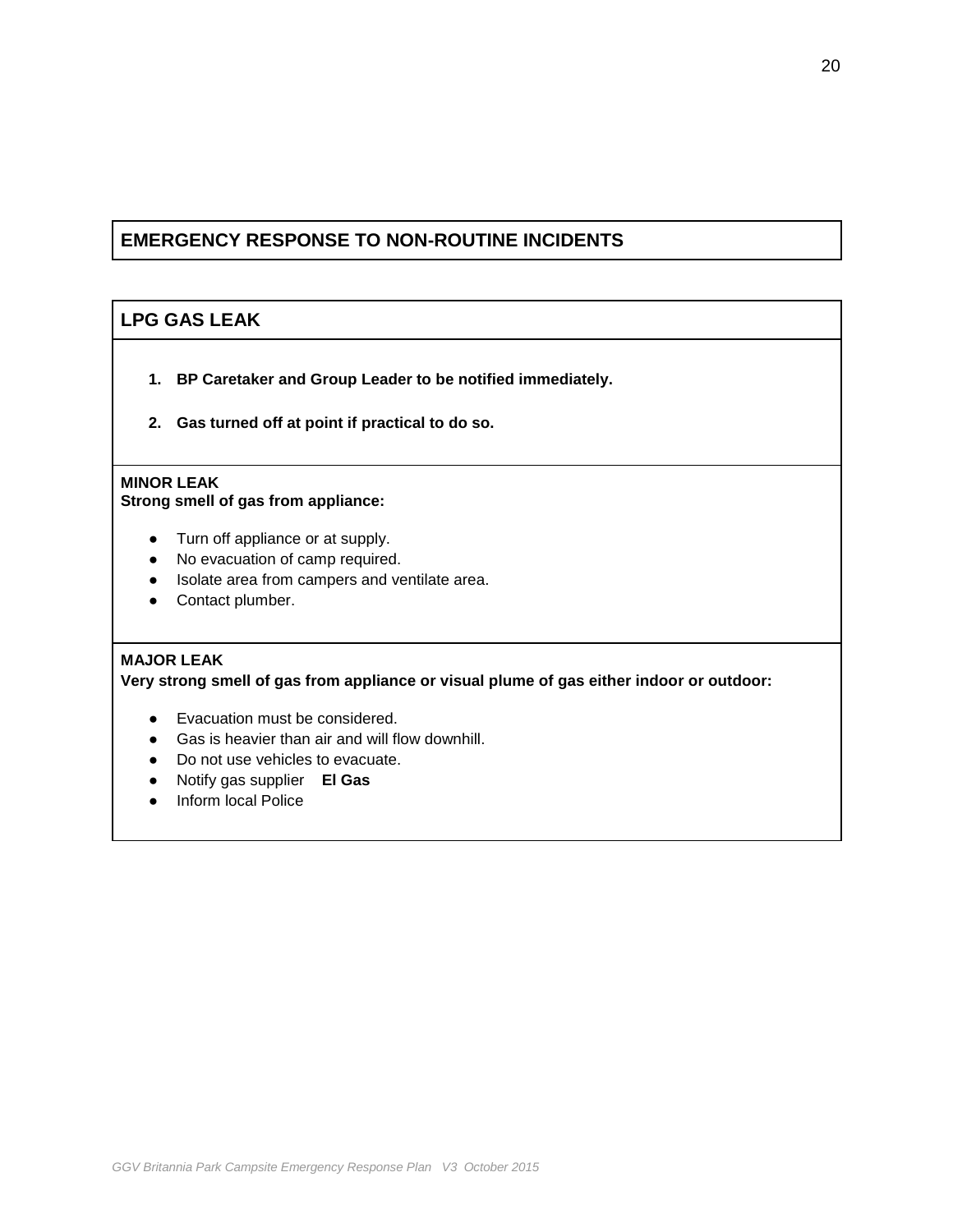## **BUILDING FIRE**

BP Caretaker should be alerted. If there is no evidence of smoke BP Manager or Group Leader should investigate the site to ascertain whether or not it is a false alarm. BP Caretaker will contact Emergency **Services** 

## **GROUP LEADER RESPONSE**

- **●** Remain calm and raise the alert.
- **●** Evacuate the group to the other building.
- **●** All doors should be closed and the building evacuated.
- **●** Outdoor campers to go to nearest building.
- **●** Perform a roll call.
- **●** Notify BP Manager.
- **●** Campers should not attempt to put out building fires.

- If minor fire use fire extinguishers.
- Except where the fire is strictly confined no attempt should be made to fight the fire.
- If major fire contact Emergency Services.
- Contact Emergency Services.
- Gas and electricity should be cut off.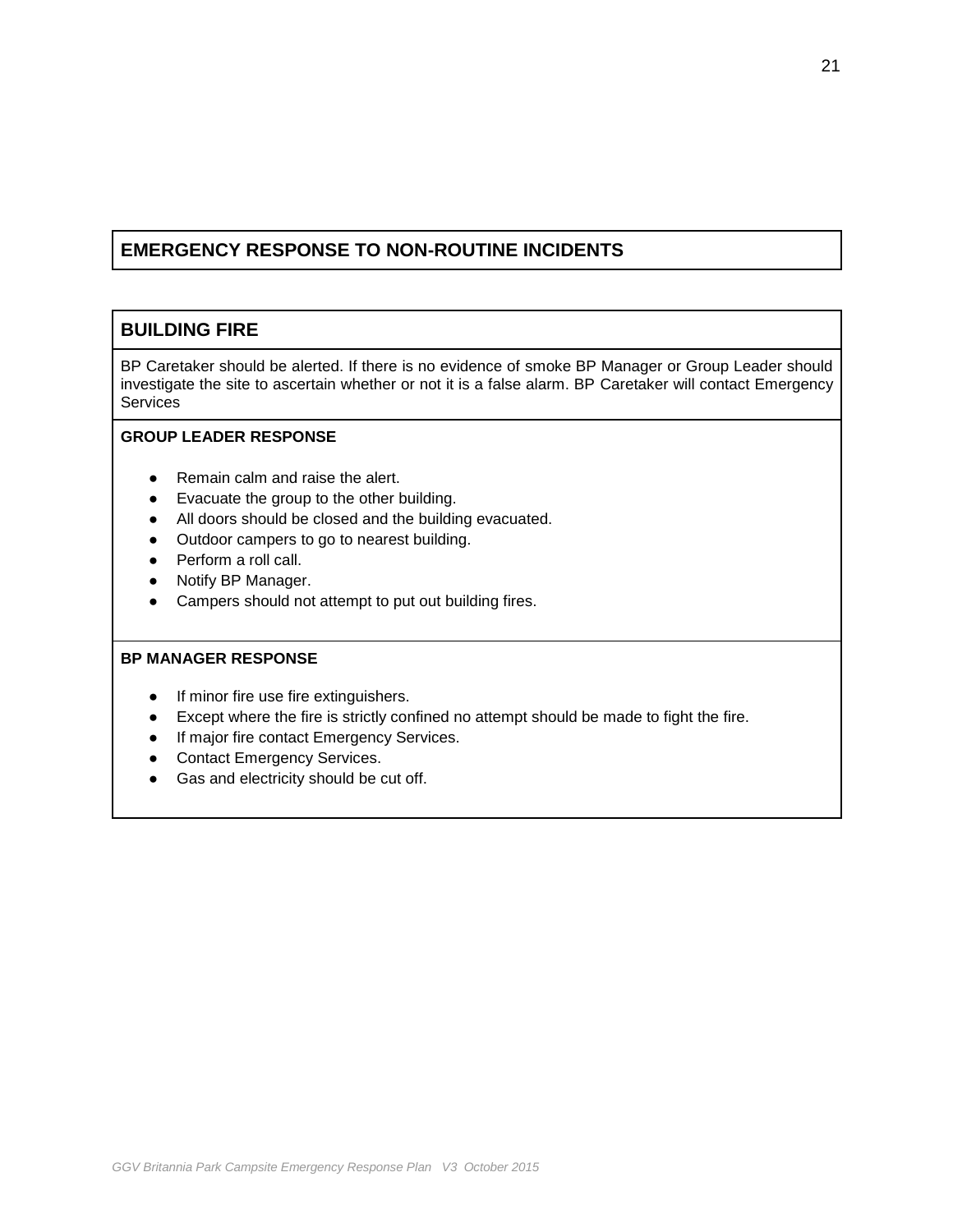## **BUSHFIRE RESPONSE**

Any sign of Bushfire must be reported to BP Caretaker *immediately*.

# **FIRE DANGER RATING**

Every day during the fire season (Nov - May) the Bureau of Meteorology (BOM) forecasts the outlook of the fire danger index (FDI). The FDI is determined by BOM in consultation with fire agencies. Each of the FDIs has recommended actions you should follow. The BP Caretaker will ensure that this happens.

### **CODE RED (Catastrophic)**

- Should your camp/event fall on a CODE RED day your booking will be cancelled.
- You will not be allowed onto the property.
- If already on site you will evacuate the property.

#### **EXTREME**

- Should your camp/event fall on an EXTREME day your booking will be cancelled.
- You will not be allowed onto the property.
- If you are already on site BP Caretaker will monitor the situation and keep Group Leaders informed.
- BP Caretaker may evacuate the property

#### **SEVERE**

- Should your camp/event fall on a SEVERE day your booking will be reviewed 48hrs prior.
- If your camp is cancelled you will not be allowed onto the property.
- If you are already on site BP Caretaker will monitor the situation and keep Group Leaders informed.
- BP Caretaker may evacuate the property
- Be alert to possible fire hazard changes and possibility of evacuating.

## **VERY HIGH**

- Your camp will be reviewed 24 hours prior to your visit.
- If you are already on site BP Caretaker will monitor the situation and keep Group Leaders informed.
- BP Caretaker may evacuate the property.
- Be alert to possible fire hazard changes and possibility of evacuating.

#### **HIGH**

- Your camp will be reviewed 24 hours prior to your visit.
- If you are already on site BP Caretaker will monitor the situation and keep Group Leaders informed.
- BP Caretaker may evacuate the property.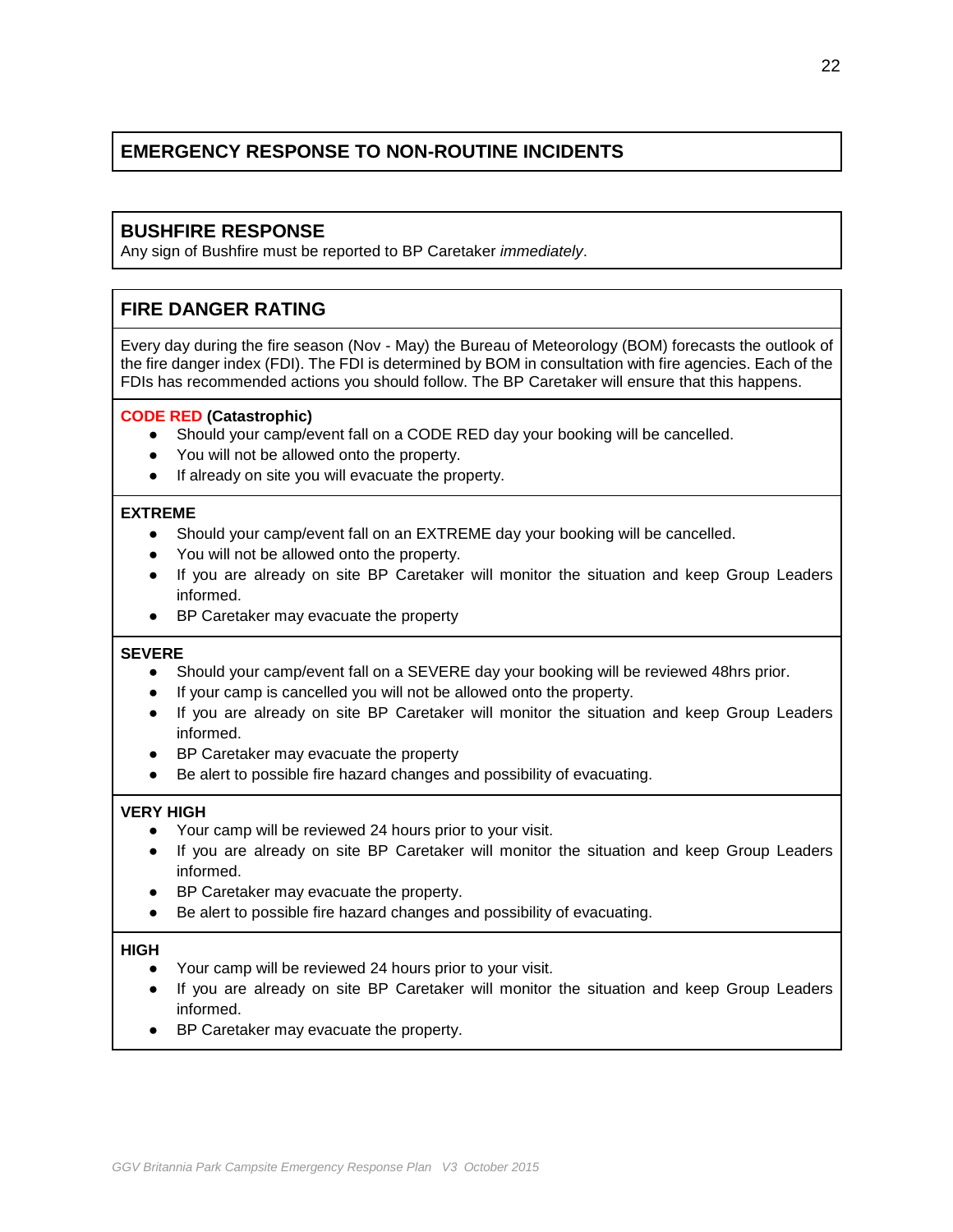## **BUSHFIRE RESPONSE**

Any sign of Bushfire must be reported to BP Caretaker *immediately*.

# **SAFE ASSEMBLY PLAN PROCEDURE**

- **•** Emergency Siren will be used.
- BP Caretaker and Group Leaders must check that all campers are present and proceed to the closest safe assembly area. Brownie Cottage Assembly Area **1**

Guide House Assembly Area **2**.

Broadhurst Lodge Assembly Area **3**.

Outdoor Campers - Gates **1,2,3**, or **4**.(stay within Britannia Park property)

- BP Caretaker/ Group Leaders will perform a roll call to ensure that all campers are accounted for.
- Woollen blankets are provided.
- Campers will return to their accommodation after the all clear has been sounded by the BP Caretaker.

# **EVACUATION PROCEDURE**

- Evacuation will be done under the direction of the CFA, SES, POLICE or BP Caretaker.
- Evacuation will be done from the safe assembly areas.
- BP Caretaker/Group Leaders will perform a roll call to ensure that all campers are accounted for.
- BP Caretaker will liaise with the Group and Emergency Services.
- Group leaders should have health forms in their possession.
- BP Caretaker and Group Leaders will notify parents *after* evacuation has taken place<sup>\*</sup>.

*Remember to keep calm at all times and to reassure the campers that they are in a safe environment.*

\*See also *Communications* pg 26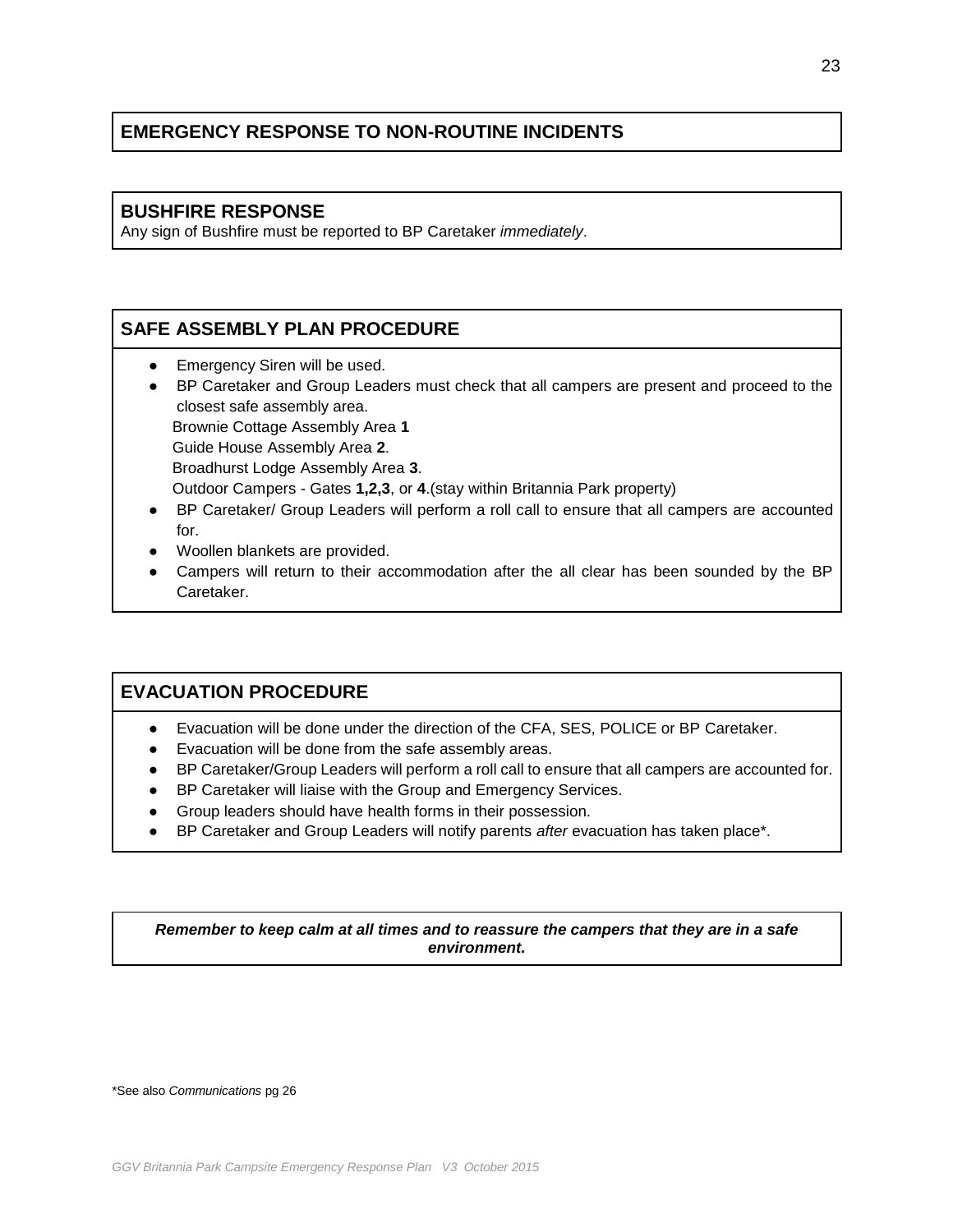# **FIRE RISK PREVENTION**

## **CFA INFORMATION**

- *1.* Roads within the property must be kept clear at all times.
- *2.* Cars must be reversed parked in the approved car designated car parks.
- *3.* During the Fire Restriction Period (Nov May) no fires are to be lit other than in properly constructed fireplaces. At other times campers must check with the BP Caretaker in regard to the lighting of campfires.
- *4.* An area four metres in radius around each site must be cleared of all flammable material.
- *5.* On days of total fire ban no activities are to be held off-site (eg. hikes). This is to ensure that in the event of an emergency, all people can be accounted for.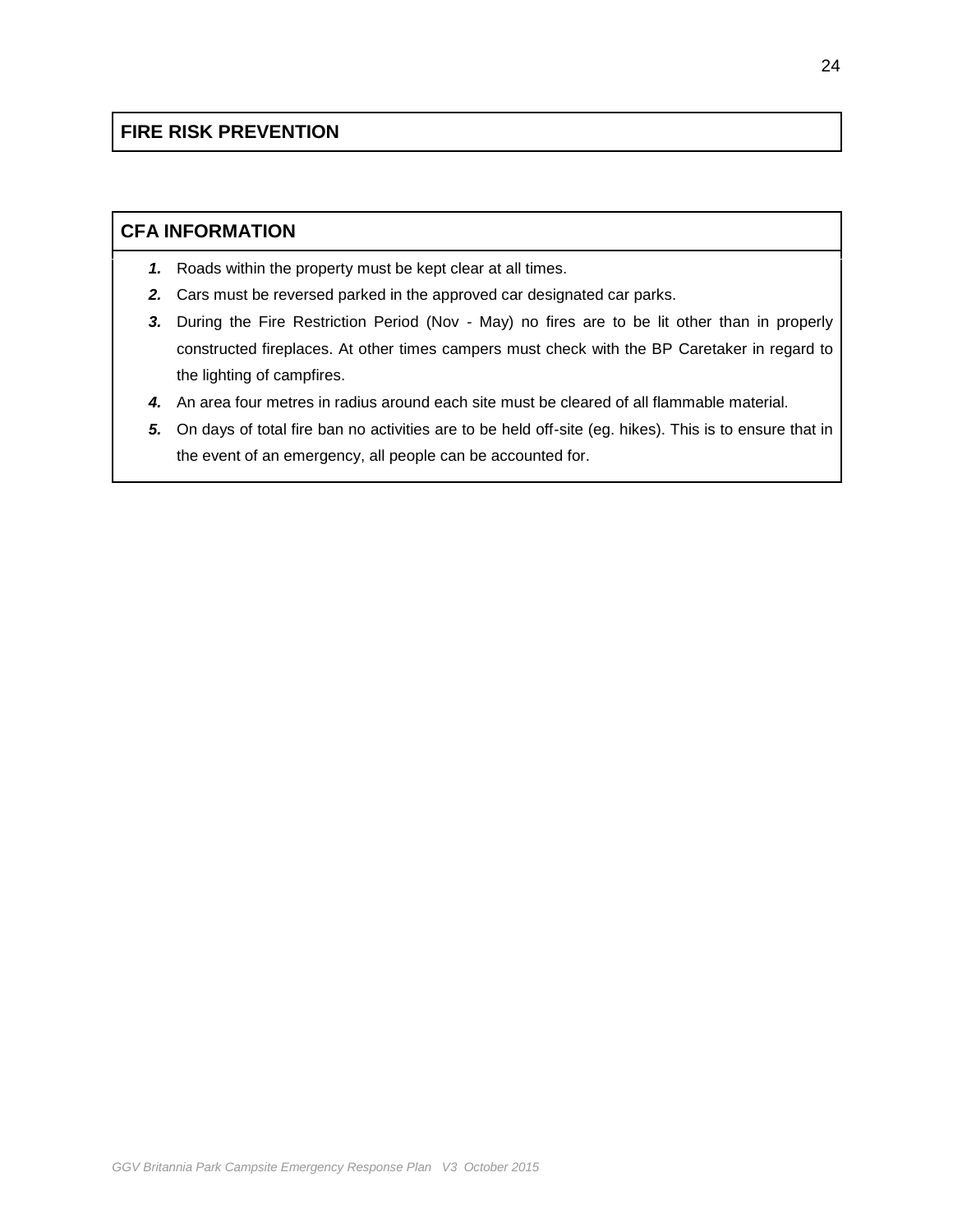# **COMMUNICATIONS**

External Group Leaders are to follow their organisation/school emergency communications procedures to inform their respective Caretaker and also parents of an evacuation. A copy of the contact log must be provided to BP Caretaker.

If the campers are a private group the Group Leader should liaise with the BP Caretaker to contact relevant persons via phone/mobile. A log must be kept of contact made and a copy provided to BP Caretaker.

GGV Members must follow *GGV Emergency Procedures* communication processes:

**EMERGENCY PROCEDURES** Girl Guides Victoria Emergency Procedures February 2012

#### **In the event of minor illness**

- 1. Call a carer to come for the child.
- 2. If an adult takes the child home, ensure that someone is home to care for them.
- 3. Do not leave a child unattended.

#### **In the event of an accident or major illness**

- 1. Give immediate first aid, arrange transport to an emergency room if necessary, then telephone a carer.
- 2. Ask the carer to come to the site or the emergency room, whichever is appropriate. If the carer(s) cannot be reached, call the person listed as the emergency contact.
- 3. Continue to contact the carer(s) so they can assume responsibility for medical decisions.

#### **Record in writing**

- 1. Conditions existing at the time of the accident, names and addresses of witnesses, order of events following the accident and any medical attention, opinion or instructions received from the carers.
- 2. Notify the Chief Executive Officer of Girl Guides Victoria as soon as possible. Monday to Friday 8.30 5.00 at Guides Centre (03 8606 3500). If there is any attention from the media, follow point 6 and 7 below.
- 3. Submit an Accident/Incident Form ADM 24 and a copy of the records above.

#### **In the event of a serious emergency or fatality**

- 1. Procedure to be followed by the person in charge at the scene:
- 2. Attend to the injured.
- 3. Call 000 to obtain the necessary emergency services.
- 4. Always notify the Police.
- 5. Retain a responsible adult at the scene of the accident. See that no disturbance of the victim(s) or surrounding is permitted until the police have assumed authority.
- 6. Ensure the safety of any other children at the scene.
- 7. Contact the State Commissioner on her emergency mobile number . 0408 708 946
- 8. If asked only release the following information to the media and general public. "The injured are being taken care of, further information will be provided by a spokesperson for Girl Guides Victoria".
- 9. Notification of the next of kin is the responsibility of the State Commissioner, Chief Executive Officer or a person they designate.
- 10. Prepare a written report and submit with an Accident/Incident Form ADM 24 as soon as possible.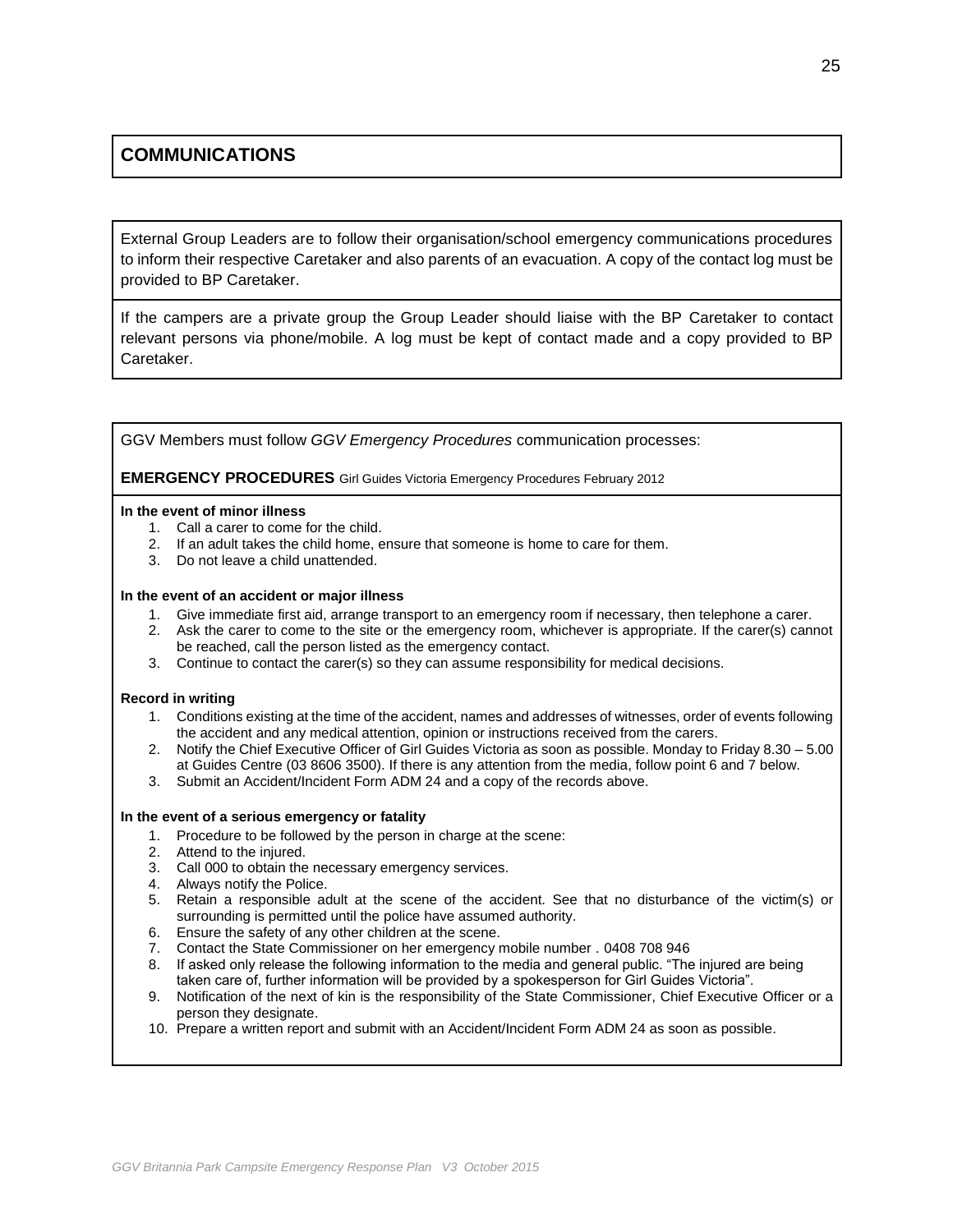# **POST EMERGENCY DEBRIEF**

In the event that the Emergency Response Plan is enacted a post response debrief will occur as soon as practicable after the situation has been normalised. The level of this debrief will be determined by the seriousness of the incident.

#### **MAJOR INCIDENTS**

**Where the matter has been handled internally and no injuries or apparent exposure to potential trauma has occurred.**

A discussion between those involved in the incident and BP Caretaker/staff will occur. Diary notes of the incident and the response will be made. Any problems with the response and lessons that can be learned will be noted and adopted.

### **MINOR INCIDENTS Where injury, trauma has occurred or Emergency Services have been involved.**

A full debrief with all parties involved and formal recommendations as to any adjustments to the response are sought from all interested parties. A report shall be written and lodged with the camp.

*Girl Guides Victoria Group Leader/LIC to prepare a written report and submit with Form ADM 24 Notification of Accident or Incident as soon as possible.*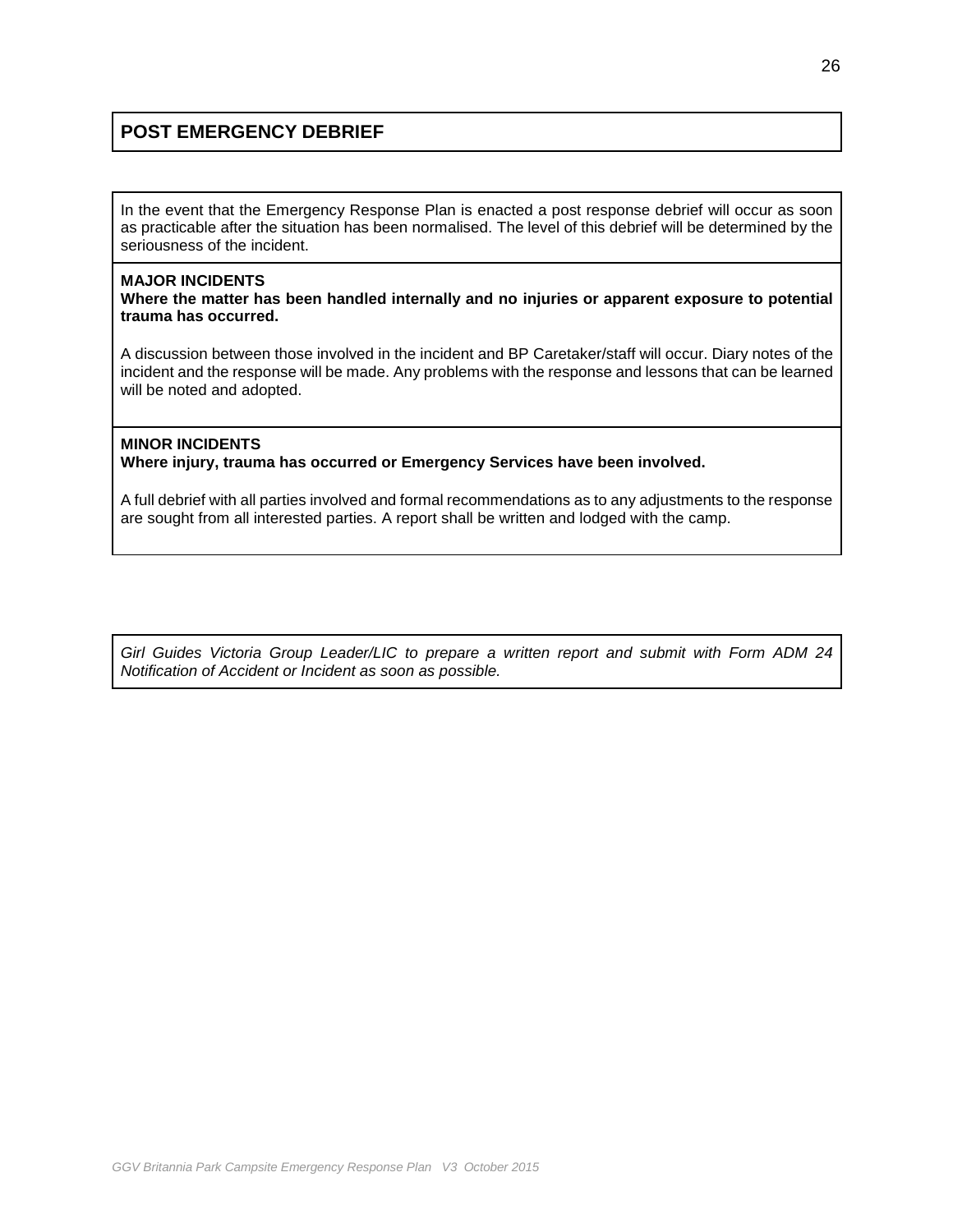

## **BP EMERGENCY TRAINING PROGRAM / REVIEWING PROGRAM**